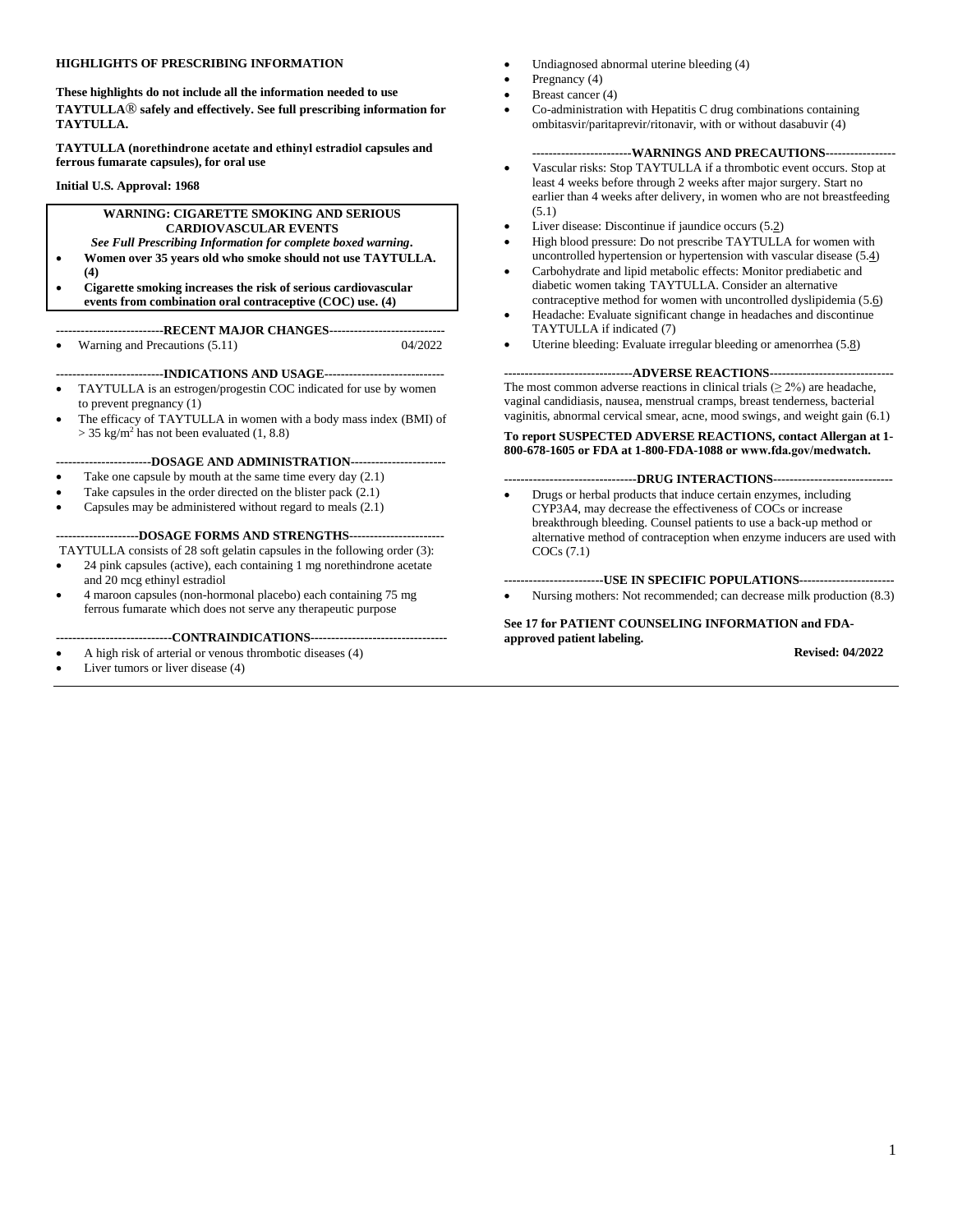### **FULL PRESCRIBING INFORMATION: CONTENTS\* 7 [DRUG INTERACTIONS](#page-10-0)**

6.2 [Postmarketing Experience](#page-9-0)

|                |                                                              | 7.1                                                                            | Effects of Other Drugs on Combined Oral Contraceptives |  |  |
|----------------|--------------------------------------------------------------|--------------------------------------------------------------------------------|--------------------------------------------------------|--|--|
|                | <b>WARNING: CIGARETTE SMOKING AND SERIOUS</b>                | 7.2                                                                            | Effects of Combined Oral Contraceptives on Other Drugs |  |  |
|                | <b>CARDIOVASCULAR EVENTS</b>                                 | 7.3                                                                            | Concomitant Use with HCV Combination Therapy - Liver   |  |  |
| 1              | <b>INDICATIONS AND USAGE</b>                                 |                                                                                | <b>Enzyme Elevation</b>                                |  |  |
| $\overline{2}$ | <b>DOSAGE AND ADMINISTRATION</b>                             | 7.4                                                                            | Interference with Laboratory Tests                     |  |  |
| 2.1            | How to Take TAYTULLA                                         | 8                                                                              | USE IN SPECIFIC POPULATIONS                            |  |  |
| 2.2            | How to Start TAYTULLA                                        | 8.1                                                                            | Pregnancy                                              |  |  |
| 2.3            | Switching from another Hormonal Method of Contraception      | 8.3                                                                            | Nursing Mothers                                        |  |  |
| 2.4            | Advice in Case of Gastrointestinal Disturbances              | 8.4                                                                            | Pediatric Use                                          |  |  |
| 3              | <b>DOSAGE FORMS AND STRENGTHS</b>                            | 8.5                                                                            | Geriatric Use                                          |  |  |
| 4              | <b>CONTRAINDICATIONS</b>                                     | 8.6                                                                            | Renal Impairment                                       |  |  |
| 5              | <b>WARNINGS AND PRECAUTIONS</b>                              | 8.7                                                                            | Hepatic Impairment                                     |  |  |
| 5.1            | Thromboembolic Disorders and Other Vascular Problems         | 8.8                                                                            | <b>Body Mass Index</b>                                 |  |  |
| 5.2            | Liver Disease                                                | 10                                                                             | <b>OVERDOSAGE</b>                                      |  |  |
| 5.3            | Risk of Liver Enzyme Elevations with Concomitant Hepatitis C | 11                                                                             | <b>DESCRIPTION</b>                                     |  |  |
|                | Treatment                                                    | 12                                                                             | <b>CLINICAL PHARMACOLOGY</b>                           |  |  |
| 5.4            | <b>High Blood Pressure</b>                                   | 12.1                                                                           | Mechanism of Action                                    |  |  |
| 5.5            | <b>Gallbladder Disease</b>                                   | 12.2                                                                           | Pharmacodynamics                                       |  |  |
| 5.6            | Carbohydrate and Lipid Metabolic Effects                     | 12.3                                                                           | Pharmacokinetics                                       |  |  |
| 5.7            | Headache                                                     | 13                                                                             | NONCLINICAL TOXICOLOGY                                 |  |  |
| 5.8            | Bleeding Irregularities and Amenorrhea                       | 13.1                                                                           | Carcinogenesis, Mutagenesis, Impairment of Fertility   |  |  |
| 5.9            | COC Use before or during Early Pregnancy                     | 14                                                                             | <b>CLINICAL STUDIES</b>                                |  |  |
| 5.10           | Depression                                                   | 16                                                                             | HOW SUPPLIED/STORAGE AND HANDLING                      |  |  |
| 5.11           | <b>Malignant Neoplasms</b>                                   | 16.1                                                                           | How Supplied                                           |  |  |
| 5.12           | <b>Effect on Binding Globulins</b>                           | 16.2                                                                           | <b>Storage Conditions</b>                              |  |  |
| 5.13           | Monitoring                                                   | 17                                                                             | PATIENT COUNSELING INFORMATION                         |  |  |
| 5.14           | Hereditary Angioedema                                        |                                                                                |                                                        |  |  |
| 5.15           | Chloasma                                                     | *Sections or subsections omitted from the Full Prescribing Information are not |                                                        |  |  |
| 6              | <b>ADVERSE REACTIONS</b>                                     | listed                                                                         |                                                        |  |  |
| 6.1            | Clinical Trial Experience                                    |                                                                                |                                                        |  |  |

2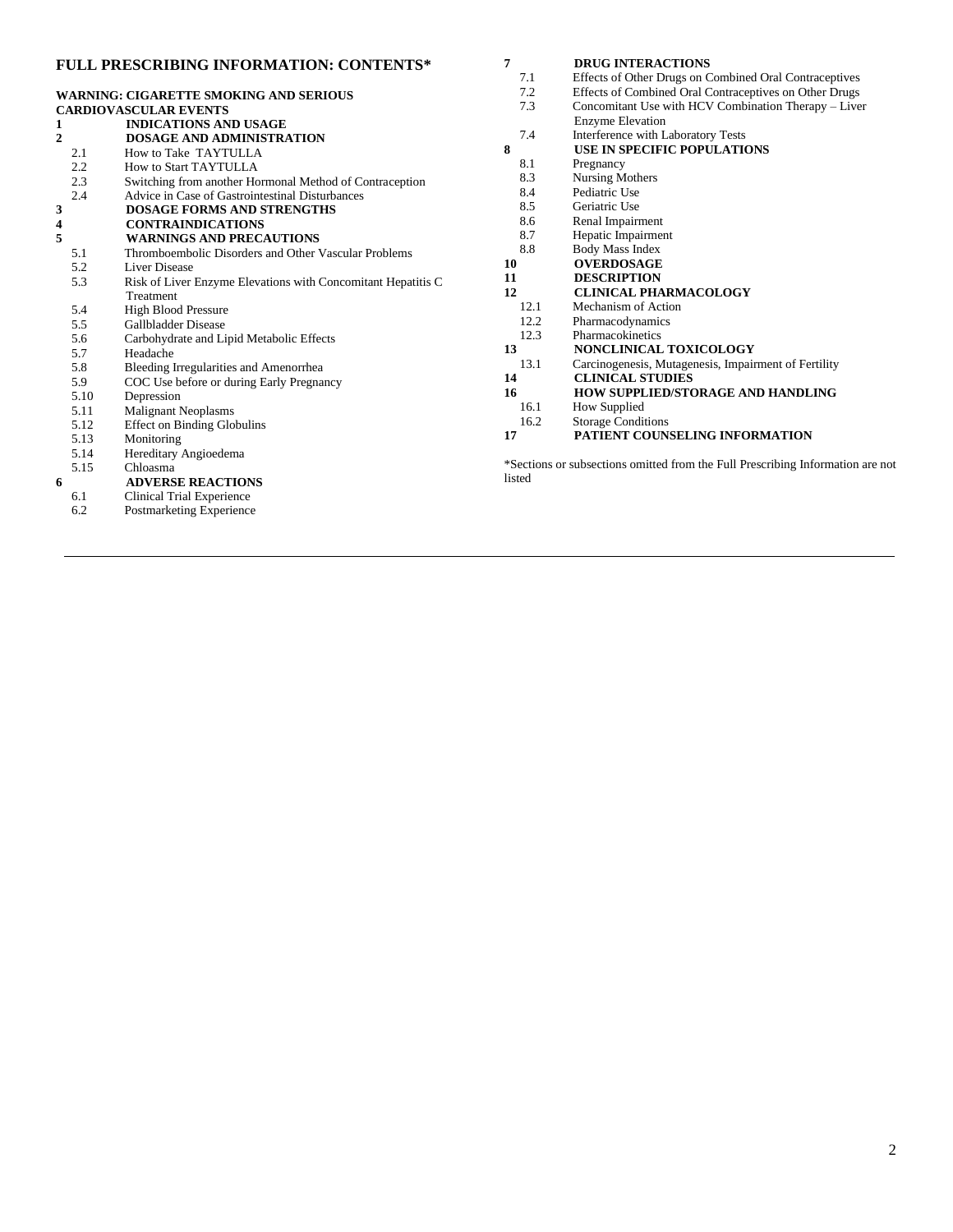### **WARNING: CIGARETTE SMOKING AND SERIOUS CARDIOVASCULAR EVENTS**

<span id="page-2-0"></span>**Cigarette smoking increases the risk of serious cardiovascular events from combination oral contraceptive (COC) use. This risk increases with age, particularly in women over 35 years of age, and with the number of cigarettes smoked. For this reason, COCs should not be used by women who are over 35 years of age and smoke** *[see [Contraindications \(4\)\]](#page-4-0).*

## <span id="page-2-1"></span>**1 INDICATIONS AND USAGE**

TAYTULLA is indicated for use by females of reproductive age to prevent pregnancy *[see [Clinical](#page-18-2)  [Studies \(14\)\]](#page-18-2)*.

The efficacy of TAYTULLA in women with a body mass index (BMI) of more than  $35 \text{ kg/m}^2$  has not been evaluated.

## <span id="page-2-3"></span>**2 DOSAGE AND ADMINISTRATION**

### <span id="page-2-2"></span>**2.1 How to Take TAYTULLA**

To achieve maximum contraceptive effectiveness, TAYTULLA must be taken exactly as directed. Instruct patients to take one capsule by mouth at the same time every day. Capsules must be taken in the order directed on the blister pack. Capsules should not be skipped or taken at intervals exceeding 24 hours. For patient instructions for missed pills, see *[FDA-approved patient labeling](#page-21-0)*. TAYTULLA may be administered without regard to meals *[see [Clinical Pharmacology \(12.3\)\]](#page-13-3)*.

## <span id="page-2-4"></span>**2.2 How to Start TAYTULLA**

Instruct the patient to begin taking TAYTULLA either on the first day of her menstrual period (Day 1 Start) or on the first Sunday after the onset of her menstrual period (Sunday Start).

### Day 1 Start

During the first cycle of TAYTULLA use, instruct the patient to take one pink capsule daily, beginning on Day one (1) of her menstrual cycle (the first day of menstruation is Day one). She should take one pink capsule daily for 24 consecutive days, followed by one maroon capsule daily on days 25 through 28. TAYTULLA should be taken in the order directed on the package at the same time each day. Instruct the patient to use a non-hormonal contraceptive as back-up during the first 7 days if she starts taking TAYTULLA on a day other than the first day of her menstrual cycle. The possibility of ovulation and conception prior to initiation of medication should be considered.

### Sunday Start

During the first cycle of TAYTULLA use, instruct the patient to take one pink capsule daily, beginning on the first Sunday after the onset of her menstrual period. She should take one pink capsule daily for 24 consecutive days, followed by one maroon capsule daily on days 25 through 28. TAYTULLA should be taken in the order directed on the package at the same time each day. TAYTULLA should not be considered effective as a contraceptive until after the first 7 consecutive days of product administration. Instruct the patient to use a non-hormonal contraceptive as back-up during the first 7 days. The possibility of ovulation and conception prior to initiation of medication should be considered.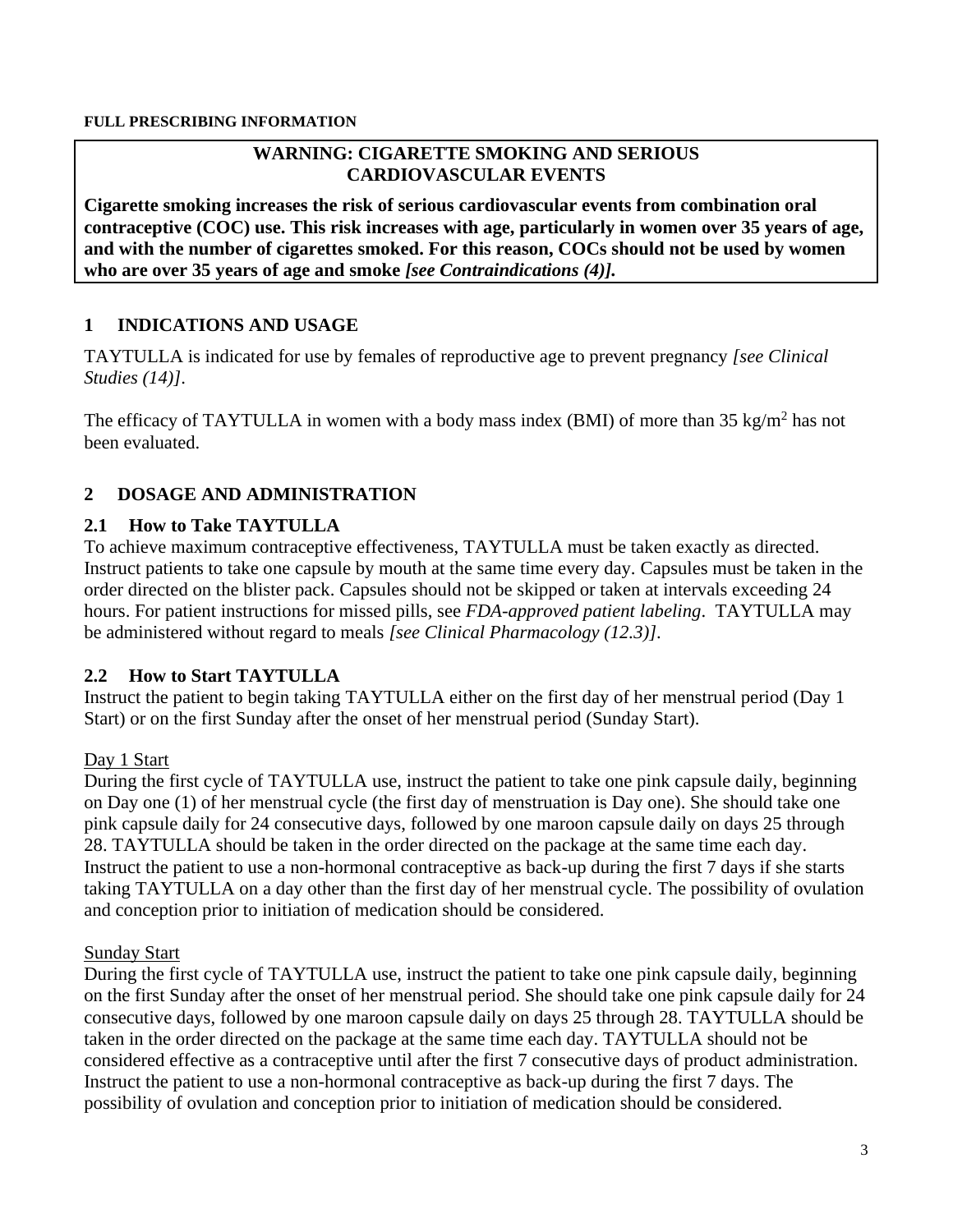The patient should begin her next and all subsequent 28-day regimens of TAYTULLA on the same day of the week that she began her first regimen, following the same schedule. She should begin taking her pink capsules on the next day after ingestion of the last maroon capsule, regardless of whether or not a menstrual period has occurred or is still in progress. Anytime a subsequent cycle of TAYTULLA is started later than the day following administration of the last maroon capsule, the patient should use another method of contraception until she has taken a pink capsule daily for 7 consecutive days.

For postpartum women who do not breastfeed or after a second trimester abortion, start TAYTULLA no earlier than 4 weeks postpartum due to the increased risk of thromboembolism. If the patient starts TAYTULLA postpartum and has not yet had a period, evaluate for possible pregnancy, and instruct her to use an additional method of contraception until she has taken TAYTULLA for 7 consecutive days.

TAYTULLA may be initiated immediately after a first-trimester abortion or miscarriage; if the patient starts TAYTULLA immediately, additional contraceptive measures are not needed.

## <span id="page-3-0"></span>**2.3 Switching from another Hormonal Method of Contraception**

If the patient is switching from a combination hormonal method such as:

- Another pill
- Vaginal ring
- Patch
- Instruct her to take the first pink capsule on the day she would have taken her next COC pill. She should not continue taking the tablet from her previous birth control pack, and should not skip any days between packs. If she does not have a withdrawal bleed, rule out pregnancy before starting TAYTULLA.
- If she previously used a vaginal ring or transdermal patch, she should start using TAYTULLA on the day she would have resumed the previous product.

If the patient is switching from a progestin-only method such as a:

- Progestin-only pill
- Implant
- Intrauterine system
- Injection
- She may switch any day from a progestin-only pill; instruct her to take the first pink capsule on the day she would have taken her next progestin-only pill. She should use a non-hormonal method of contraception for 7 consecutive days.
- If switching from an implant or injection, start the first pink capsule on the day her next injection would have been due or on the day of removal of her implant.
- If switching from an IUD, depending on the timing of removal, back-up contraception may be needed.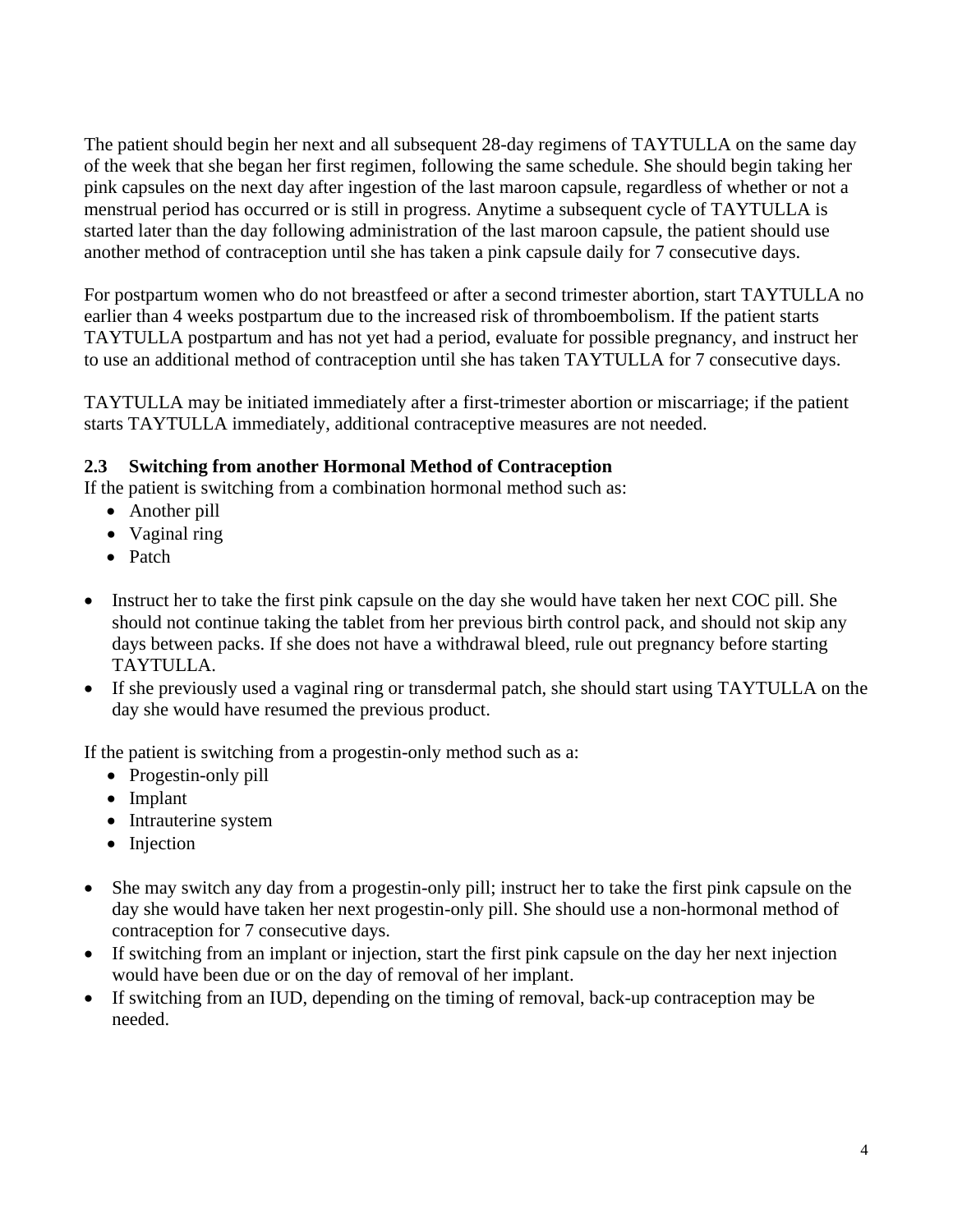### <span id="page-4-2"></span>**2.4 Advice in Case of Gastrointestinal Disturbances**

If the patient vomits or has diarrhea (within 3 to 4 hours after she takes a pink capsule), she should follow the instructions in the "What to Do if You Miss Capsules" section *[see [FDA-approved patient](#page-21-0)  [labeling\]](#page-21-0)*.

## <span id="page-4-1"></span>**3 DOSAGE FORMS AND STRENGTHS**

TAYTULLA is available in blister packs.

Each blister pack contains 28 soft gelatin capsules in the following order:

- 24 oval, opaque, pale pink (active) soft gelatin capsule with "WC" printed on the outer shell in white and each containing 1 mg norethindrone acetate and 20 mcg ethinyl estradiol.
- 4 oval, opaque, maroon, (non-hormonal placebo) capsules imprinted with "WC" on one side and each containing 75 mg ferrous fumarate. The ferrous fumarate capsules do not serve any therapeutic purpose.

# <span id="page-4-0"></span>**4 CONTRAINDICATIONS**

TAYTULLA is contraindicated in females who are known to have or develop the following conditions:

- A high risk of arterial or venous thrombotic diseases. Examples include women who are known to:
	- Smoke, if over age 35 *[see [Boxed Warning](#page-2-0) and [Warnings and Precautions \(5.1\)\]](#page-5-0)*
	- Have deep vein thrombosis or pulmonary embolism, now or in the past *[see [Warnings and](#page-5-0)  [Precautions \(5.1\)\]](#page-5-0)*
	- Have cerebrovascular disease *[see [Warnings and Precautions \(5.1\)\]](#page-5-0)*
	- Have coronary artery disease *[see [Warnings and Precautions](#page-5-0) (5.1)]*
	- Have thrombogenic valvular or thrombogenic rhythm diseases of the heart (for example, subacute bacterial endocarditis with valvular disease, or atrial fibrillation) *[see [Warnings and](#page-5-0)  [Precautions \(5.1\)\]](#page-5-0)*
	- Have inherited or acquired hypercoagulopathies *[see [Warnings and Precautions \(5.1\)\]](#page-5-0)*
	- Have uncontrolled hypertension *[see [Warnings and Precautions \(5.4\)\]](#page-6-0)*
	- Have diabetes mellitus with vascular disease *[see [Warnings and Precautions \(5.6\)\]](#page-6-1)*
	- Have headaches with focal neurological symptoms or have migraine headaches with aura
		- Women over age 35 with any migraine headaches *[see [Warnings and Precautions \(5.7\)\]](#page-6-5)*
- Liver tumors, benign or malignant, or liver disease *[see Warnings and [Precautions \(5.2\)\]](#page-5-1)*
- Undiagnosed abnormal uterine bleeding *[see [Warnings and Precautions \(5.8\)\]](#page-6-2)*
- Pregnancy, because there is no reason to use COCs during pregnancy *[see [Warnings and](#page-7-0)  [Precautions \(5.9\)](#page-7-0) and [Use in Specific Populations \(8.1\)\]](#page-11-4)*
- Current diagnosis of, or history of, breast cancer, which may be hormone-sensitive *[see [Warnings](#page-7-2)  [and Precautions \(5.11\)\]](#page-7-2)*
- Use of Hepatitis C drug combinations containing ombitasvir/paritaprevir/ritonavir, with or without dasabuvir, due to the potential for ALT elevations *[see Warnings and Precautions (*[5.3](#page-6-0)*)]*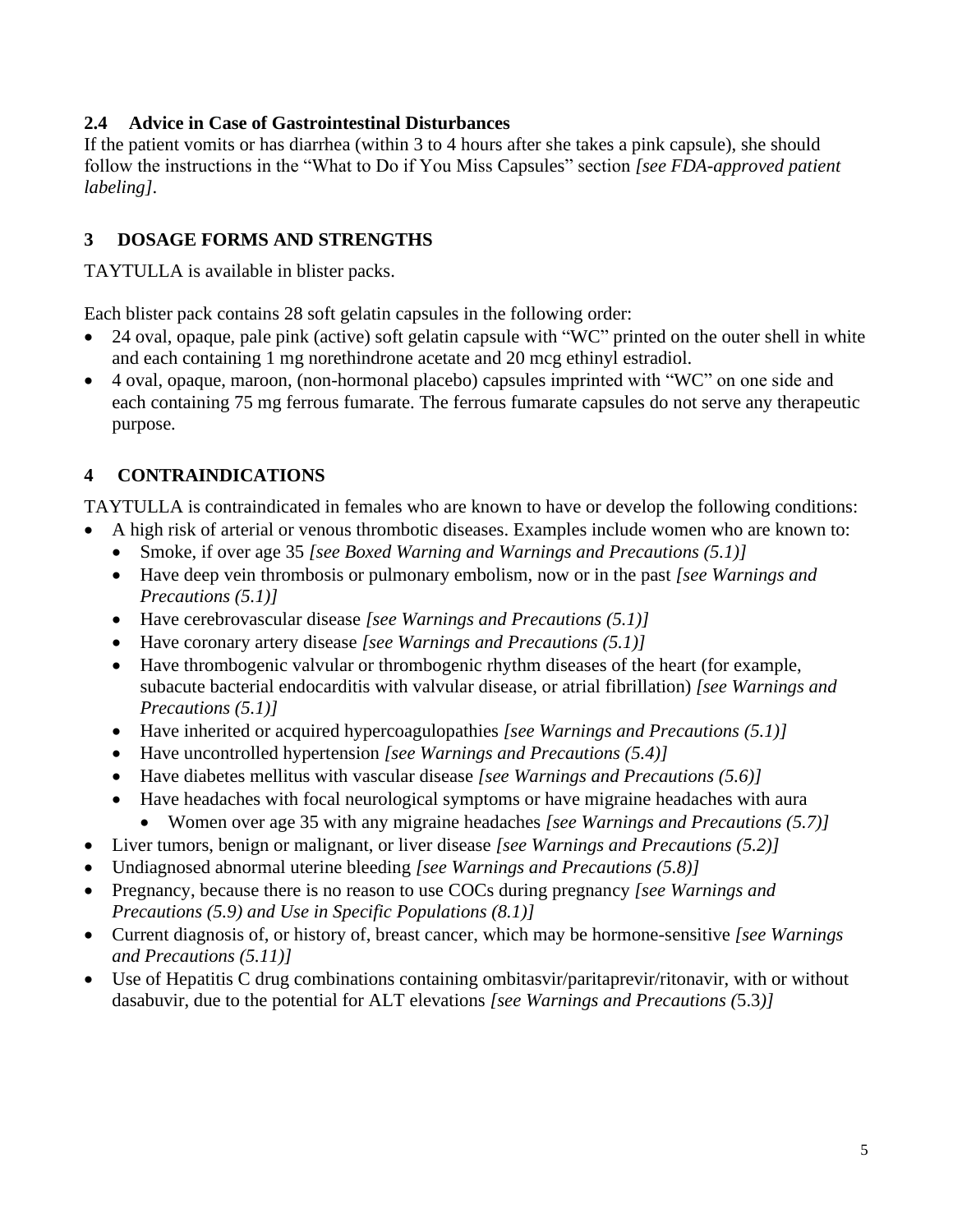### <span id="page-5-2"></span>**5 WARNINGS AND PRECAUTIONS**

### <span id="page-5-0"></span>**5.1 Thromboembolic Disorders and Other Vascular Problems**

Stop TAYTULLA if an arterial or deep venous thrombotic event (VTE) occurs. Stop TAYTULLA if there is unexplained loss of vision, proptosis, diplopia, papilledema, or retinal vascular lesions. Evaluate for retinal vein thrombosis immediately.

If feasible, stop TAYTULLA at least 4 weeks before and through 2 weeks after major surgery or other surgeries known to have an elevated risk of VTE.

Start TAYTULLA no earlier than 4 weeks after delivery, in women who are not breastfeeding. The risk of postpartum VTE decreases after the third postpartum week, whereas the risk of ovulation increases after the third postpartum week.

The use of COCs increases the risk of VTE. However, pregnancy increases the risk of VTE as much or more than the use of COCs. The risk of VTE in women using COCs is 3 to 9 per 10,000 woman-years. The risk of VTE is highest during the first year of use of a COC. The risk of thromboembolic disease due to oral contraceptives gradually disappears after COC use is discontinued.

Use of COCs also increases the risk of arterial thromboses such as strokes and myocardial infarctions, especially in women with other risk factors for these events. COCs have been shown to increase both the relative and attributable risks of cerebrovascular events (thrombotic and hemorrhagic strokes), although, in general, the risk is greatest in older  $(> 35$  years of age), hypertensive women who also smoke. COCs also increase the risk for stroke in women with underlying risk factors.

Use COCs with caution in women with cardiovascular disease risk factors.

## <span id="page-5-1"></span>**5.2 Liver Disease**

### Impaired Liver Function

Do not use TAYTULLA in women with acute viral hepatitis or severe (decompensated) cirrhosis of liver *[\[see Contraindications \(4\)\]](#page-4-0)*. Acute or chronic disturbances of liver function may necessitate the discontinuation of COC use until markers of liver function return to normal and COC causation has been excluded. Discontinue TAYTULLA if jaundice develops.

### Liver Tumors

TAYTULLA is contraindicated in women with benign and malignant liver tumors *[see [Contraindications \(4\)\]](#page-4-0).* Hepatic adenomas are associated with COC use. An estimate of the attributable risk is 3.3 cases per 100,000 COC users. Rupture of hepatic adenomas may cause death through intraabdominal hemorrhage.

Studies have shown an increased risk of developing hepatocellular carcinoma in long-term (>8 years) COC users. However, the attributable risk of liver cancers in COC users is less than one case per million users.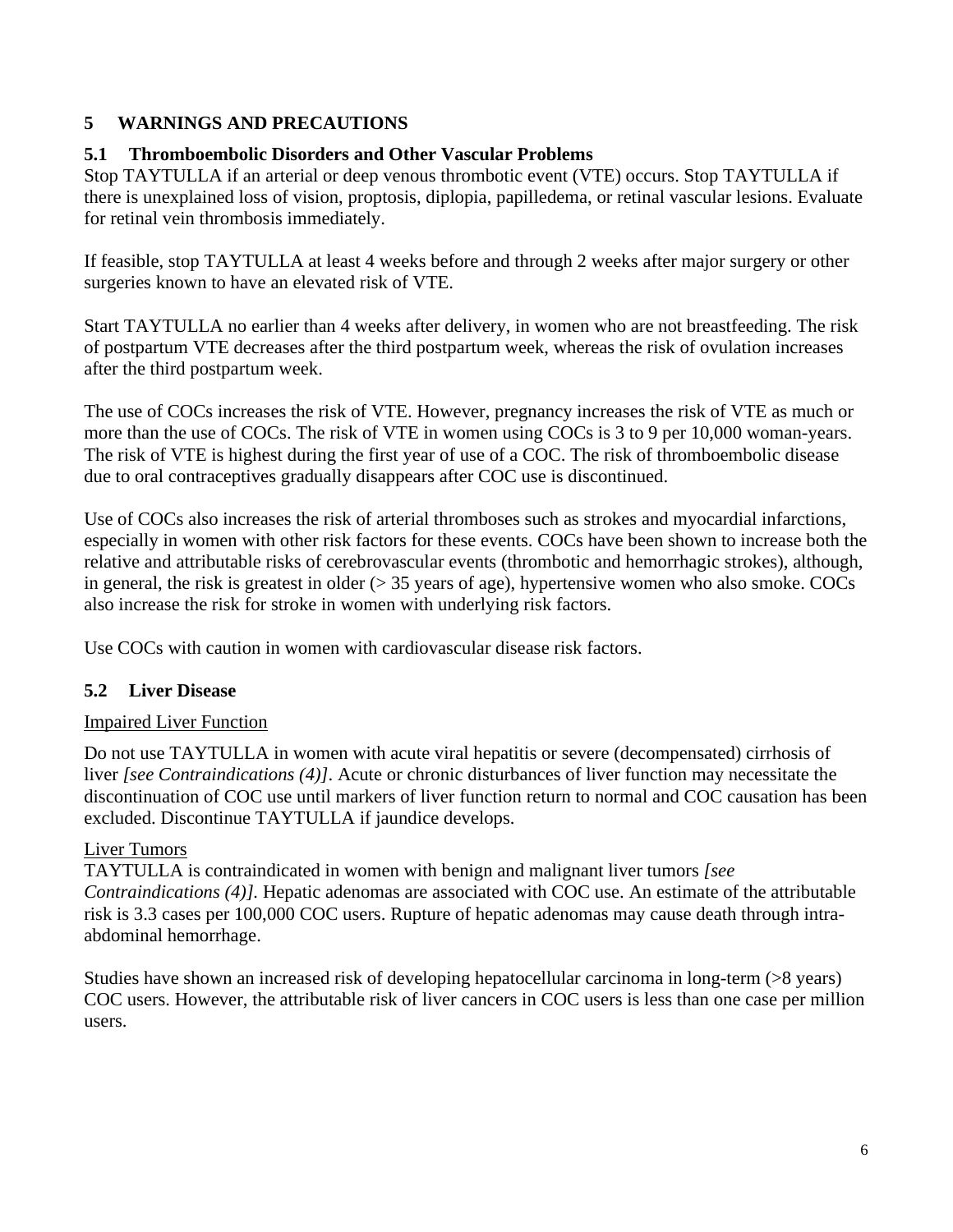## <span id="page-6-3"></span>**5.3 Risk of Liver Enzyme Elevations with Concomitant Hepatitis C Treatment**

During clinical trials with the Hepatitis C combination drug regimen that contains ombitasvir/paritaprevir/ritonavir, with or without dasabuvir, ALT elevations greater than 5 times the upper limit of normal (ULN), including some cases greater than 20 times the ULN, were significantly more frequent in women using ethinyl estradiol-containing medications, such as COCs. Discontinue TAYTULLA prior to starting therapy with the combination drug regimen

ombitasvir/paritaprevir/ritonavir, with or without dasabuvir *[see [Contraindications \(4\)\]](#page-4-0)*. TAYTULLA can be restarted approximately 2 weeks following completion of treatment with the Hepatitis C combination drug regimen.

## <span id="page-6-0"></span>**5.4 High Blood Pressure**

TAYTULLA is contraindicated in women with uncontrolled hypertension or hypertension with vascular disease *[see [Contraindications \(4\)\]](#page-4-0)*. For women with well-controlled hypertension, monitor blood pressure and stop TAYTULLA if blood pressure rises significantly.

An increase in blood pressure has been reported in women taking COCs, and this increase is more likely in older women with extended duration of use. The incidence of hypertension increases with increasing concentrations of progestin.

### <span id="page-6-4"></span>**5.5 Gallbladder Disease**

Studies suggest a small increased relative risk of developing gallbladder disease among COC users. Use of COCs may also worsen existing gallbladder disease.

A past history of COC-related cholestasis predicts an increased risk with subsequent COC use. Women with a history of pregnancy-related cholestasis may be at an increased risk for COC-related cholestasis.

## <span id="page-6-1"></span>**5.6 Carbohydrate and Lipid Metabolic Effects**

Carefully monitor prediabetic and diabetic women who are taking TAYTULLA. COCs may decrease glucose tolerance in a dose-related fashion.

Consider alternative contraception for women with uncontrolled dyslipidemias. A small proportion of women will have adverse lipid changes while on COCs.

Women with hypertriglyceridemia, or a family history thereof, may be at an increased risk of pancreatitis when using COCs.

## <span id="page-6-5"></span>**5.7 Headache**

If a woman taking TAYTULLA develops new headaches that are recurrent, persistent, or severe, evaluate the cause and discontinue TAYTULLA if indicated.

Consider discontinuation of TAYTULLA in the case of increased frequency or severity of migraine during COC use (which may be prodromal of a cerebrovascular event) *[see [Contraindications \(4\)\]](#page-4-0)*.

## <span id="page-6-2"></span>**5.8 Bleeding Irregularities and Amenorrhea**

Unscheduled Bleeding and Spotting

Unscheduled (breakthrough or intracyclic) bleeding and spotting sometimes occur in patients on COCs, especially during the first three months of use. If bleeding persists or occurs after previously regular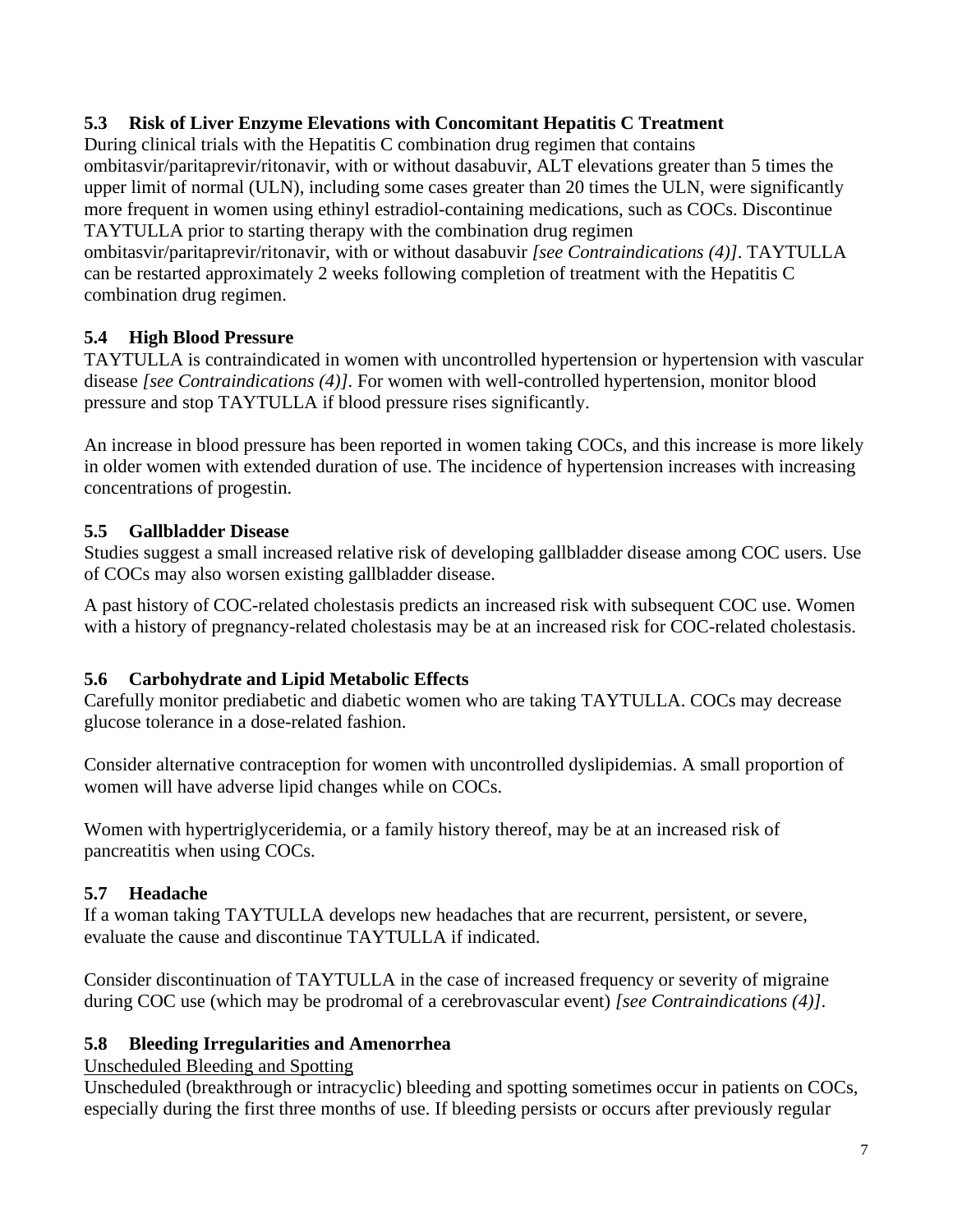cycles, check for causes such as pregnancy or malignancy. If pathology and pregnancy are excluded, bleeding irregularities may resolve over time or with a change to a different COC.

Based on patient diaries from a clinical trial evaluating the safety and efficacy of a 24-day regimen of norethindrone acetate 1 mg/ethinyl estradiol 0.020 mg tablets, 24-35% of women experienced unscheduled bleeding per cycle. A total of 10 subjects out of 743 (1.3%) discontinued due to bleeding or spotting.

### Amenorrhea and Oligomenorrhea

Women who are not pregnant and use TAYTULLA may experience amenorrhea. In the clinical trial with a 24-day regimen of norethindrone acetate 1 mg/ethinyl estradiol 0.020 mg tablets, 22 to 36% of the women using norethindrone acetate 1 mg/ethinyl estradiol 0.020 mg tablets experienced amenorrhea in at least one of 6 cycles of use. Some women may experience post-pill amenorrhea or oligomenorrhea, especially when such a condition was preexistent.

If scheduled (withdrawal) bleeding does not occur, consider the possibility of pregnancy. If the patient has not adhered to the prescribed dosing schedule (missed one or more active capsules or started taking them on a day later than she should have), consider the possibility of pregnancy at the time of the first missed period and take appropriate diagnostic measures. If the patient has adhered to the prescribed regimen and misses two consecutive periods, rule out pregnancy.

### <span id="page-7-0"></span>**5.9 COC Use before or during Early Pregnancy**

Extensive epidemiologic studies have revealed no increased risk of birth defects in women who have used oral contraceptives prior to pregnancy. Studies also do not suggest a teratogenic effect, particularly in so far as cardiac anomalies and limb reduction defects are concerned, when oral contraceptives are taken inadvertently during early pregnancy. Discontinue TAYTULLA if pregnancy is confirmed.

Administration of oral contraceptives to induce withdrawal bleeding should not be used as a test for pregnancy *[see Use in Specific [Populations \(8.1\)\]](#page-11-4).*

### <span id="page-7-1"></span>**5.10 Depression**

Carefully observe women with a history of depression and discontinue TAYTULLA if depression recurs to a serious degree.

### <span id="page-7-2"></span>**5.11 Malignant Neoplasms**

### *Breast Cancer*

TAYTULLA is contraindicated in females who currently have or have had breast cancer because breast cancer may be hormonally sensitive [*see Contraindications (4)*].

Epidemiology studies have not found a consistent association between use of combined oral contraceptives (COCs) and breast cancer risk. Studies do not show an association between ever (current or past) use of COCs and risk of breast cancer. However, some studies report a small increase in the risk of breast cancer among current or recent users (<6 months since last use) and current users with longer duration of COC use [*see Adverse Reactions (6.2)*].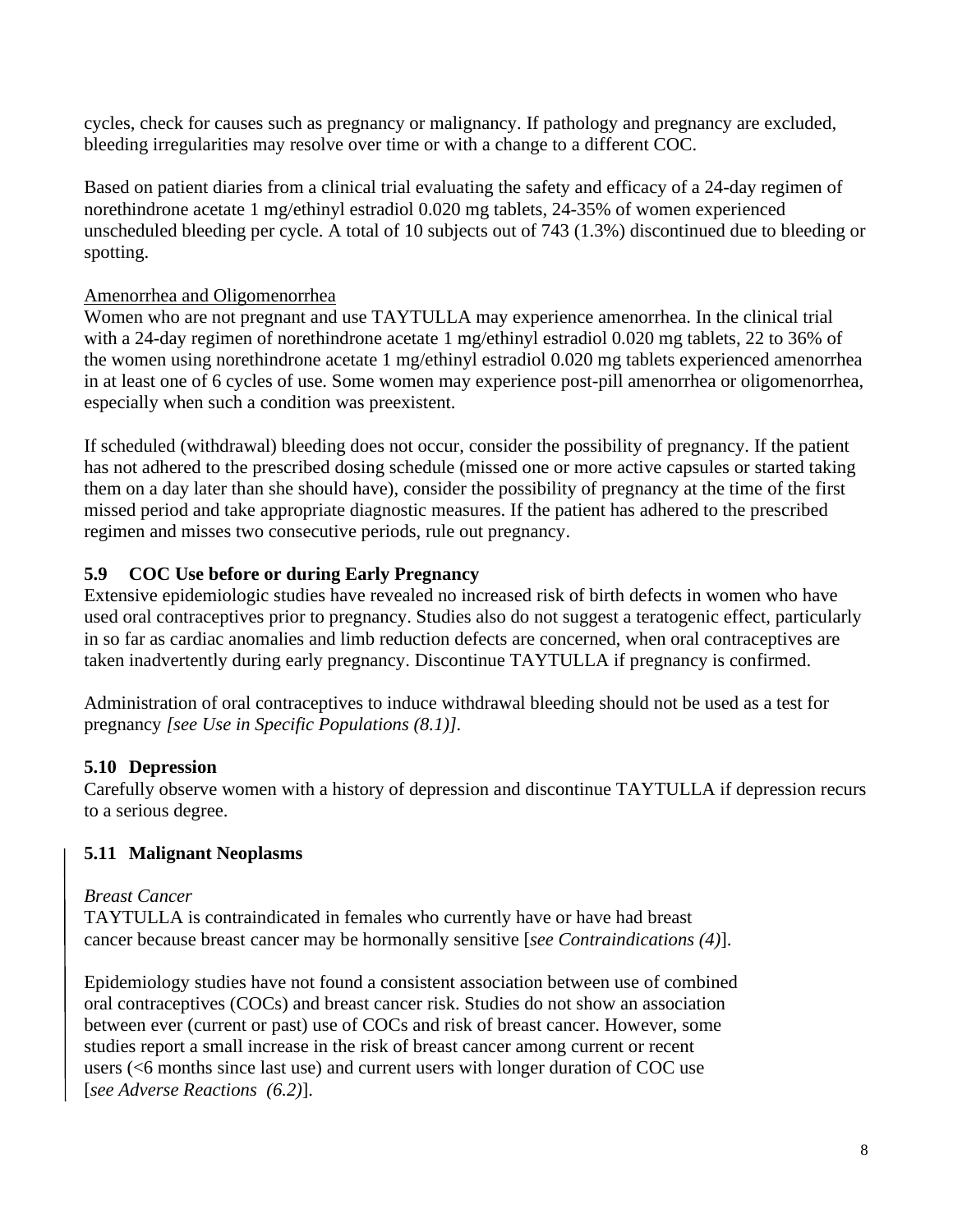### *Cervical Cancer*

Some studies suggest that COCs are associated with an increase in the risk of cervical cancer or intraepithelial neoplasia. However, there is controversy about the extent to which these findings may be due to differences in sexual behavior and other factors.

### <span id="page-8-1"></span>**5.12 Effect on Binding Globulins**

The estrogen component of COCs may raise the serum concentrations of thyroxine-binding globulin, sex hormone-binding globulin and cortisol-binding globulin. The dose of replacement thyroid hormone or cortisol therapy may need to be increased.

### <span id="page-8-2"></span>**5.13 Monitoring**

A woman who is taking COCs should have a yearly visit with her healthcare provider for a blood pressure check and for other indicated healthcare.

### <span id="page-8-3"></span>**5.14 Hereditary Angioedema**

In women with hereditary angioedema, exogenous estrogens may induce or exacerbate symptoms of angioedema.

## <span id="page-8-4"></span>**5.15 Chloasma**

Chloasma may occasionally occur, especially in women with a history of chloasma gravidarum. Women with a tendency to chloasma should avoid exposure to the sun or ultraviolet radiation while taking TAYTULLA.

# <span id="page-8-5"></span>**6 ADVERSE REACTIONS**

The following serious adverse reactions with the use of COCs are discussed elsewhere in the labeling:

- Serious cardiovascular events and stroke *[see [Boxed Warning](#page-2-0) and [Warnings and Precautions](#page-5-0)  [\(5.1\)\]](#page-5-0)*
- Vascular events *[see [Warnings and Precautions \(5.1\)\]](#page-5-0)*
- Liver disease *[see [Warnings and Precautions \(5.2\)\]](#page-5-1)*

Adverse reactions commonly reported by COC users are:

- Irregular uterine bleeding
- Nausea
- Breast tenderness
- Headache

## <span id="page-8-0"></span>**6.1 Clinical Trial Experience**

Because clinical trials are conducted under widely varying conditions, adverse reaction rates observed in the clinical trials of a drug cannot be directly compared to the rates in the clinical trials of another drug and may not reflect the rates observed in practice. The data presented in Section 6.1 are from a clinical trial conducted with a 24-day regimen of norethindrone acetate 1 mg/ethinyl estradiol 0.020 mg tablets. TAYTULLA capsules are bioequivalent to these norethindrone acetate/ethinyl estradiol tablets.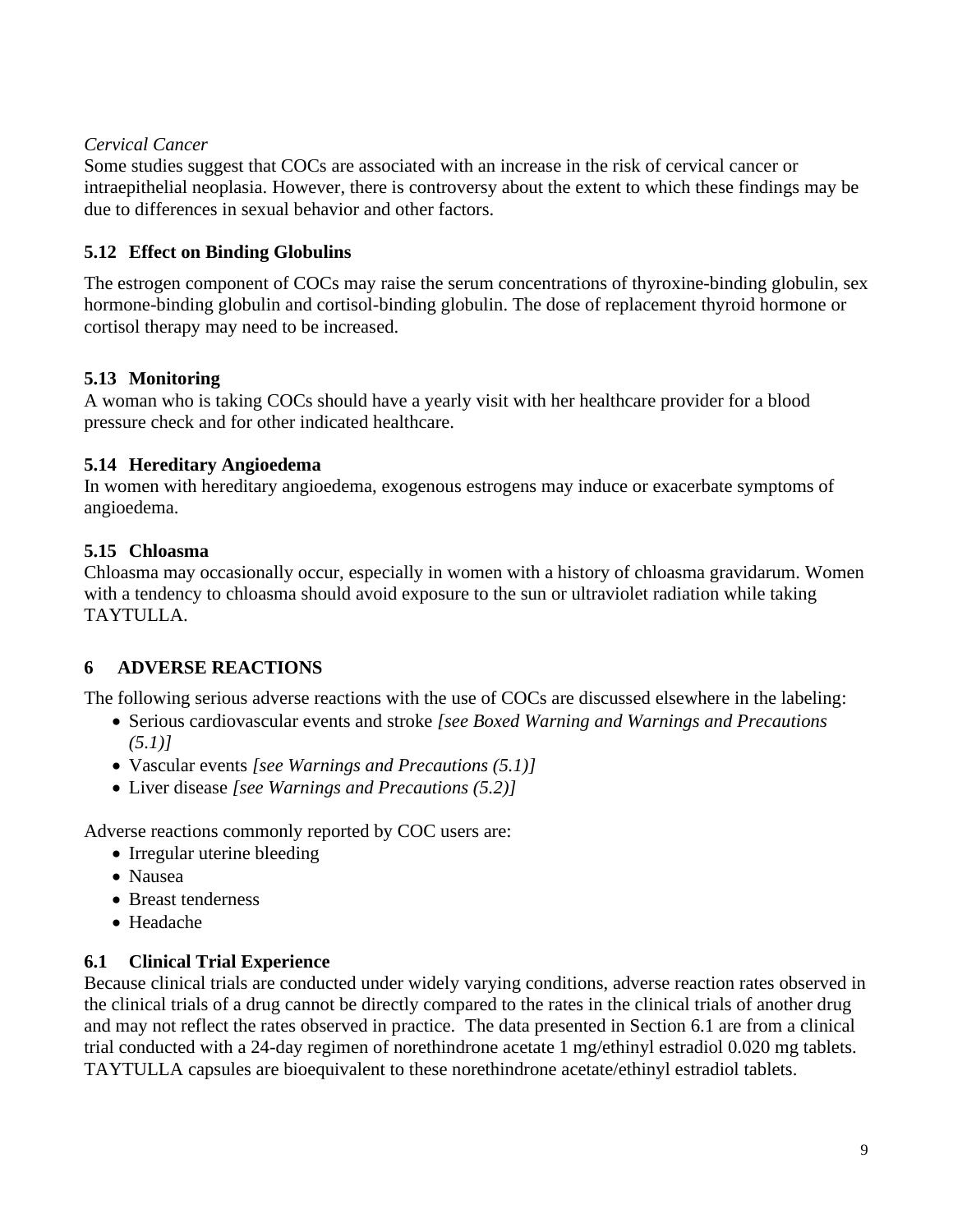Common Adverse Reactions ( $\geq 2\%$  of all Treated Subjects): The most common adverse reactions reported by at least 2% of the 743 women using norethindrone acetate/ethinyl estradiol tablets were the following, in order of decreasing incidence: headache (6.3%), vaginal candidiasis (6.1%), nausea (4.6%), menstrual cramps (4.4%), breast tenderness (3.4%), bacterial vaginitis (3.1%), abnormal cervical smear  $(3.1\%)$ , acne  $(2.7\%)$ , mood swings  $(2.2\%)$ , and weight gain  $(2.0\%)$ .

Adverse Reactions Leading to Study Discontinuation: Among the 743 women using norethindrone acetate/ethinyl estradiol tablets, 46 women (6.2%) withdrew because of an adverse event. Adverse events occurring in 3 or more subjects leading to discontinuation of treatment were, in decreasing order: abnormal or irregular bleeding (1.3%), nausea (0.8%), menstrual cramps (0.5%), and increased blood pressure (0.4%).

### <span id="page-9-0"></span>**6.2 Postmarketing Experience**

Five studies that compared breast cancer risk between ever-users (current or past use) of COCs and never-users of COCs reported no association between ever use of COCs and breast cancer risk, with effect estimates ranging from 0.90 - 1.12 (Figure 1).

Three studies compared breast cancer risk between current or recent COC users (<6 months since last use) and never users of COCs (Figure 1). One of these studies reported no association between breast cancer risk and COC use. The other two studies found an increased relative risk of 1.19 - 1.33 with current or recent use. Both of these studies found an increased risk of breast cancer with current use of longer duration, with relative risks ranging from 1.03 with less than one year of COC use to approximately 1.4 with more than 8-10 years of COC use.

### Figure 1.

Relevant Studies of Risk of Breast Cancer with Combined Oral Contraceptives



RR = relative risk; OR = odds ratio; HR = hazard ratio. "ever COC" are females with current or past COC use; "never COC use" are females that never used COCs.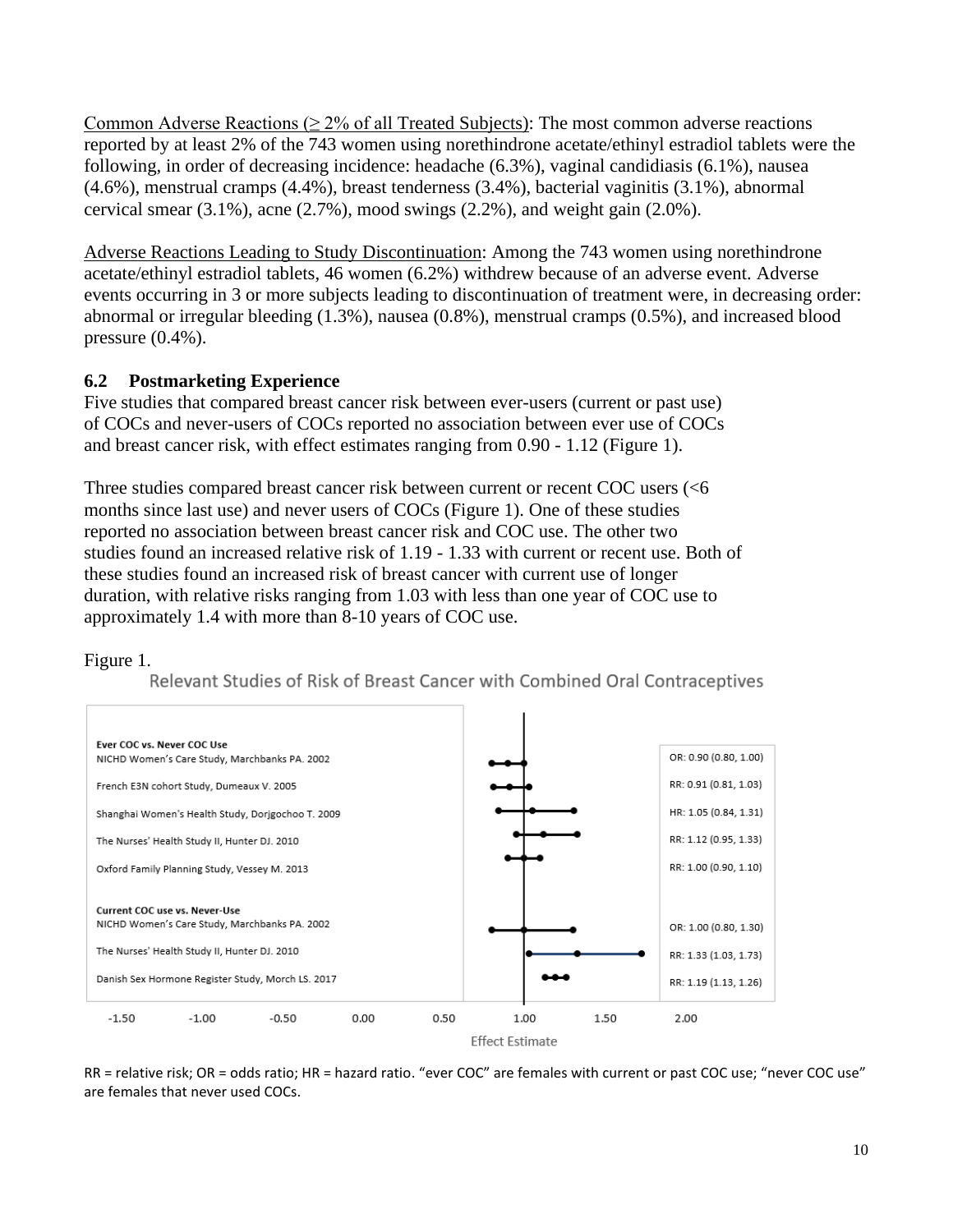The following adverse reactions have been identified during post approval use of a 24-day regimen of norethindrone acetate 1 mg/ethinyl estradiol 0.020 mg tablets. Because these reactions are reported voluntarily from a population of uncertain size, it is not always possible to reliably estimate their frequency or evaluate a causal relationship to drug exposure.

Vascular disorders: thrombosis/embolism (coronary artery, pulmonary, cerebral, deep vein).

Hepatobiliary disorders: cholelithiasis, cholecystitis, hepatic adenoma, hemangioma of liver.

Immune system disorders: hypersensitivity reaction.

Skin and subcutaneous disorders: alopecia, rash (generalized and allergic), pruritus, skin discoloration.

GI disorders: nausea, vomiting, abdominal pain.

Musculoskeletal and connective tissue disorders: myalgia.

Eye disorders: blurred vision, visual impairment, corneal thinning, change in corneal curvature (steepening).

Infections and infestations: fungal infection, vaginal infection.

Investigations: change in weight or appetite (increase or decrease), fatigue, malaise, peripheral edema, blood pressure increased.

Nervous system disorders: headache, dizziness, migraine, loss of consciousness.

Psychiatric disorders: mood swings, depression, insomnia, anxiety, suicidal ideation, panic attack, changes in libido.

Renal and urinary disorders: cystitis-like syndrome.

Reproductive system and breast disorders: breast changes (tenderness, pain, enlargement, and secretion), premenstrual syndrome, dysmenorrhea.

Cardiovascular: chest pain, palpitations, tachycardia, myocardial infarction.

## <span id="page-10-0"></span>**7 DRUG INTERACTIONS**

Consult the labeling of the concurrently-used drug to obtain further information about interactions with COCs or the potential for enzyme alterations.

## <span id="page-10-1"></span>**7.1 Effects of Other Drugs on Combined Oral Contraceptives**

*Substances diminishing the efficacy of COCs:* Drugs or herbal products that induce certain enzymes, including cytochrome P450 3A4 (CYP3A4), may decrease the effectiveness of COCs or increase breakthrough bleeding. Some drugs or herbal products that may decrease the effectiveness of hormonal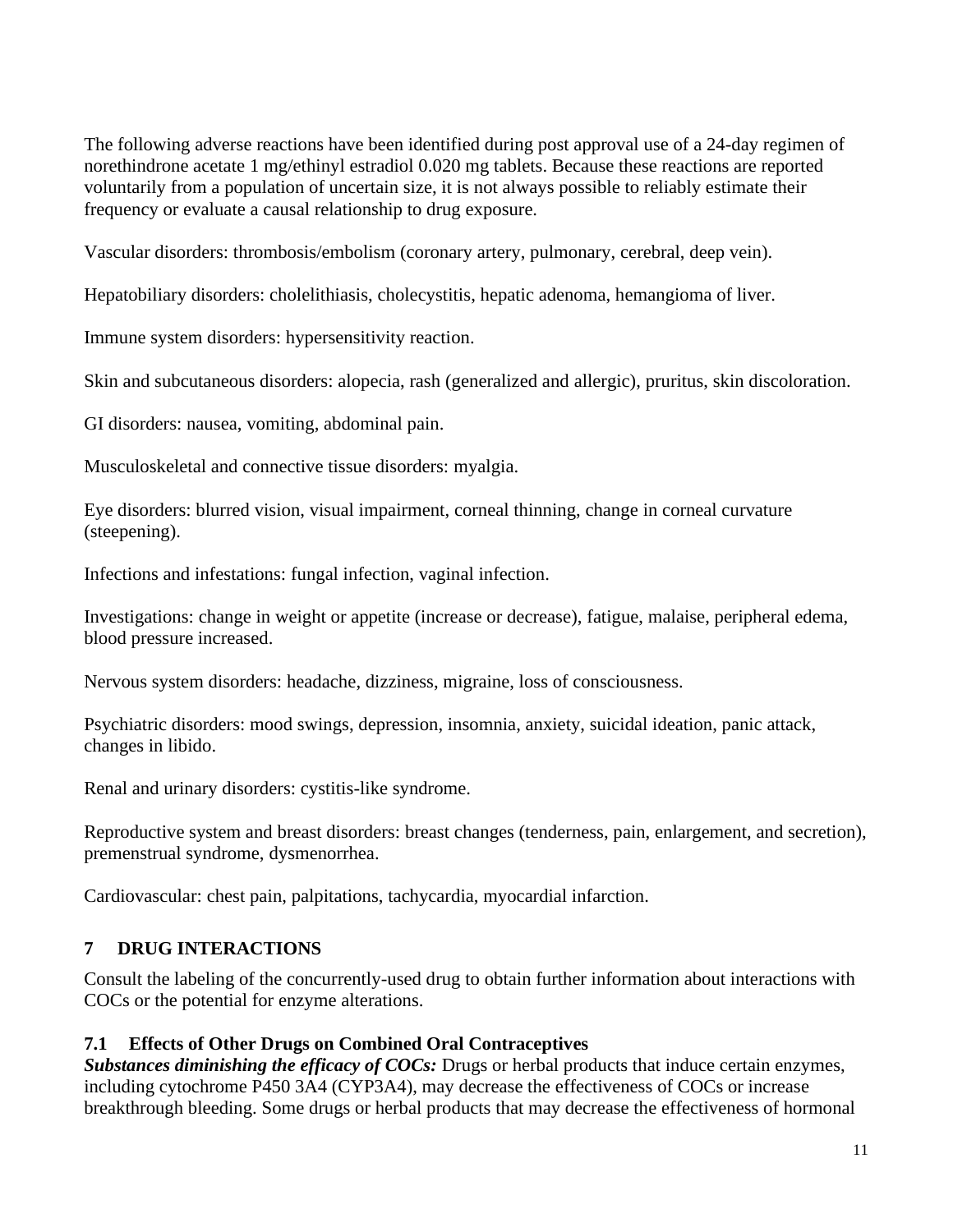contraceptives include phenytoin, barbiturates, carbamazepine, bosentan, felbamate, griseofulvin, oxcarbazepine, rifampicin, topiramate and products containing St. John's wort. Interactions between oral contraceptives and other drugs may lead to breakthrough bleeding and/or contraceptive failure. Counsel women to use an alternative method of contraception or a back-up method when enzyme inducers are used with COCs, and to continue back-up contraception for 28 days after discontinuing the enzyme inducer to ensure contraceptive reliability.

*Substances increasing the plasma concentrations of COCs:* Co-administration of atorvastatin and certain COCs containing ethinyl estradiol increase AUC values for ethinyl estradiol by approximately 20%. Ascorbic acid and acetaminophen may increase plasma ethinyl estradiol concentrations, possibly by inhibition of conjugation. CYP3A4 inhibitors such as itraconazole or ketoconazole may increase plasma hormone concentrations.

*Human immunodeficiency virus (HIV)/ Hepatitis C virus (HCV) protease inhibitors and nonnucleoside reverse transcriptase inhibitors:* Significant changes (increase or decrease) in the plasma concentrations of estrogen and progestin have been noted in some cases of co-administration with HIV/HCV protease inhibitors or with non-nucleoside reverse transcriptase inhibitors.

*Antibiotics:* There have been reports of pregnancy while taking hormonal contraceptives and antibiotics, but clinical pharmacokinetic studies have not shown consistent effects of antibiotics on plasma concentrations of synthetic steroids.

# <span id="page-11-0"></span>**7.2 Effects of Combined Oral Contraceptives on Other Drugs**

COCs containing ethinyl estradiol may inhibit the metabolism of other compounds. COCs have been shown to significantly decrease plasma concentrations of lamotrigine, likely due to induction of lamotrigine glucuronidation. This may reduce seizure control; therefore, dosage adjustments of lamotrigine may be necessary.

Women on thyroid hormone replacement therapy may need increased doses of thyroid hormone because serum concentration of thyroid-binding globulin increases with use of COCs.

# <span id="page-11-1"></span>**7.3 Concomitant Use with HCV Combination Therapy – Liver Enzyme Elevation**

Do not co-administer TAYTULLA with HCV drug combinations containing ombitasvir/ paritaprevir/ritonavir, with or without dasabuvir, due to potential for ALT elevations *[see Warnings and Precautions (5.3)]*.

## <span id="page-11-2"></span>**7.4 Interference with Laboratory Tests**

The use of contraceptive steroids may influence the results of certain laboratory tests, such as coagulation factors, lipids, glucose tolerance, and binding proteins.

# <span id="page-11-3"></span>**8 USE IN SPECIFIC POPULATIONS**

## <span id="page-11-4"></span>**8.1 Pregnancy**

There is little or no increased risk of birth defects in women who inadvertently use COCs during early pregnancy. Epidemiologic studies and meta-analyses have not found an increased risk of genital or nongenital birth defects (including cardiac anomalies and limb reduction defects) following exposure to low dose COCs prior to conception or during early pregnancy.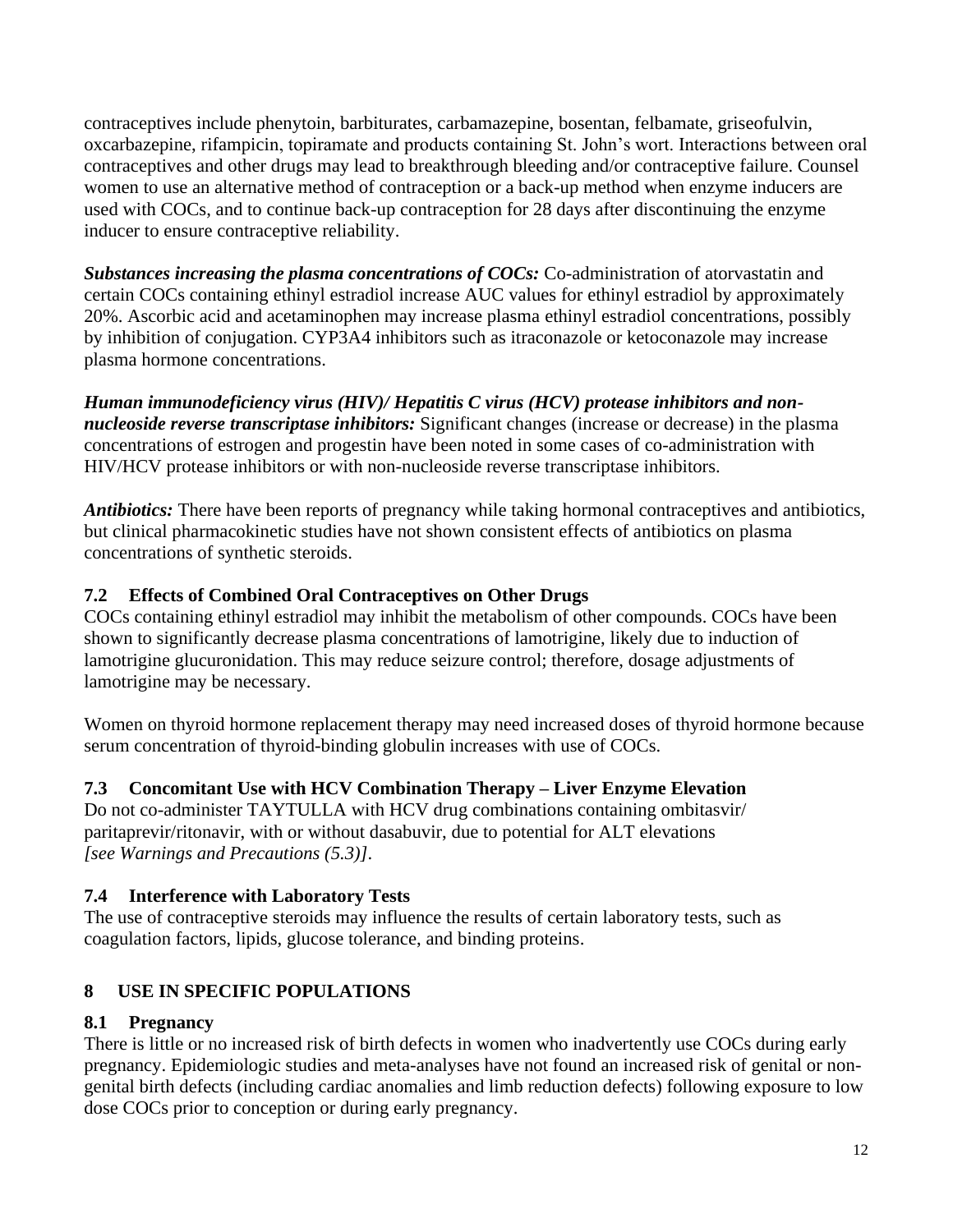The administration of COCs to induce withdrawal bleeding should not be used as a test for pregnancy. COCs should not be used during pregnancy to treat threatened or habitual abortion.

## <span id="page-12-1"></span>**8.3 Nursing Mothers**

When possible, advise the nursing mother to use other forms of contraception until she has weaned her child. COCs can reduce milk production in breastfeeding mothers. This is less likely to occur once breastfeeding is well-established; however, it can occur at any time in some women. Small amounts of oral contraceptive steroids and/or metabolites are present in breast milk.

# <span id="page-12-2"></span>**8.4 Pediatric Use**

Safety and efficacy of TAYTULLA have been established in women of reproductive age. Efficacy is expected to be the same in postpubertal adolescents under the age of 18 years as for users 18 years and older. Use of this product before menarche is not indicated.

# <span id="page-12-3"></span>**8.5 Geriatric Use**

TAYTULLA has not been studied in postmenopausal women and is not indicated in this population.

## <span id="page-12-4"></span>**8.6 Renal Impairment**

The pharmacokinetics of TAYTULLA has not been studied in subjects with renal impairment [*see [Clinical Pharmacology \(12.3\)\]](#page-13-3)*.

## <span id="page-12-5"></span>**8.7 Hepatic Impairment**

The pharmacokinetics of TAYTULLA has not been studied in subjects with hepatic impairment. However, steroid hormones may be poorly metabolized in patients with hepatic impairment. Acute or chronic disturbances of liver function may necessitate the discontinuation of COC use until markers of liver function return to normal and COC causation has been excluded *[see [Contraindications \(4\)](#page-4-0) and Warnings [and Precautions \(5.2\)\]](#page-5-1).*

## <span id="page-12-0"></span>**8.8 Body Mass Index**

The safety and efficacy of TAYTULLA in women with a body mass index (BMI) > 35 kg/m<sup>2</sup> has not been evaluated *[see [Clinical Studies \(14\)\]](#page-18-2).*

# <span id="page-12-6"></span>**10 OVERDOSAGE**

There have been no reports of serious ill effects from overdose of oral contraceptives, including ingestion by children. Overdosage may cause withdrawal bleeding in females and nausea.

# <span id="page-12-7"></span>**11 DESCRIPTION**

TAYTULLA (Norethindrone Acetate and Ethinyl Estradiol Capsules and Ferrous Fumarate Capsules) contain norethindrone acetate, a progestin, and ethinyl estradiol, an estrogen. TAYTULLA provides an oral contraceptive regimen consisting of 24 pink active soft gelatin capsules that contain the active ingredients, followed by 4 maroon non-hormonal placebo soft gelatin capsules as specified below:

• 24 oval, opaque, pale pink soft gelatin capsules each containing 1 mg norethindrone acetate and 20 mcg ethinyl estradiol.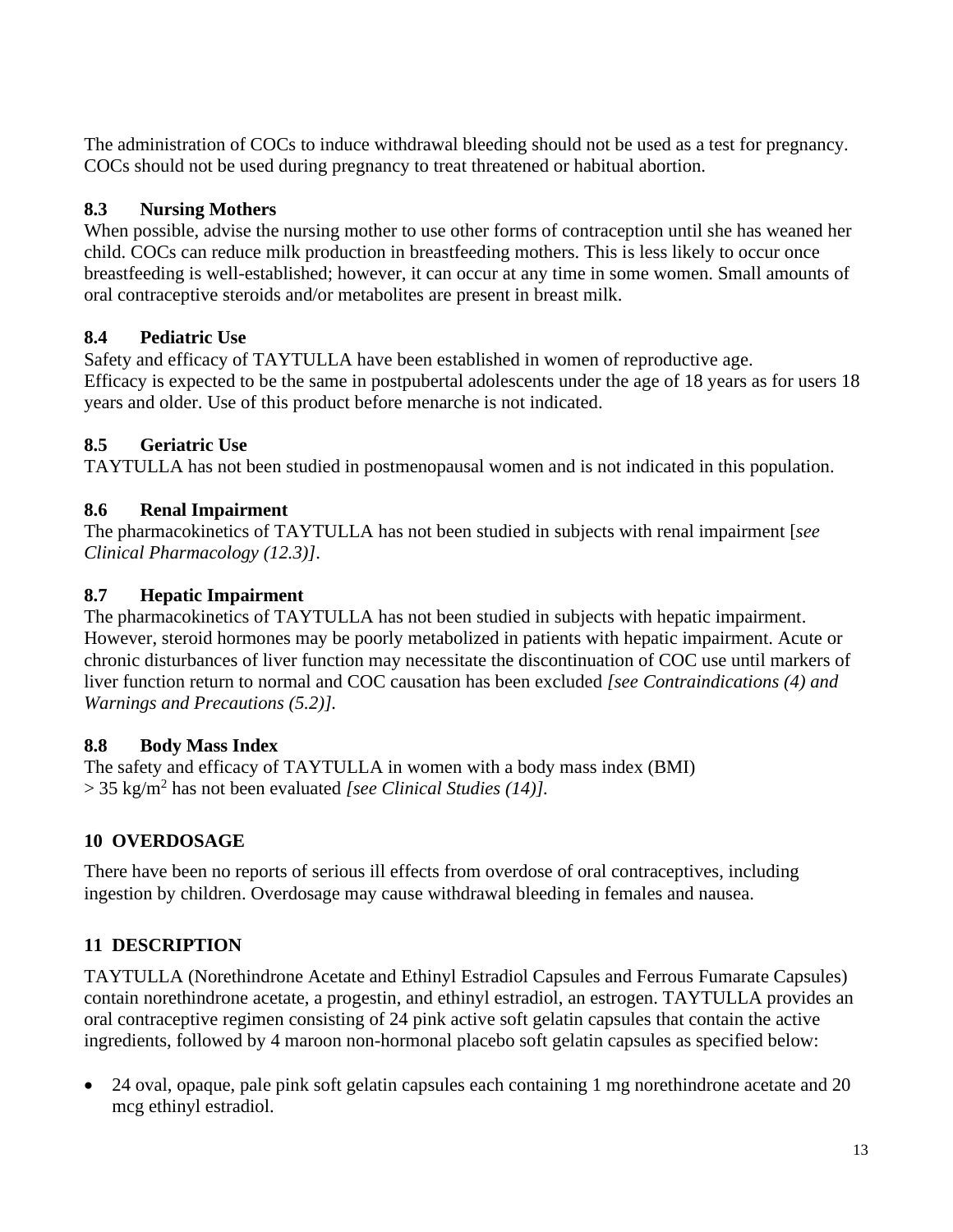• 4 oval, opaque, maroon, capsules each containing 75 mg ferrous fumarate

Each pink active capsule also contains the following inactive ingredients: sesame oil, linoleoyl polyoxylglycerides, DL-α-tocopherol, dehydrated alcohol, gelatin, sorbitol and glycerin, FD&C Red #40, and titanium dioxide.

Each maroon non-hormonal placebo capsule contains ferrous fumarate, soybean oil, lecithin, yellow beeswax, gelatin, sorbitol, glycerin, FD&C Blue #1, FD&C Red #40 and titanium dioxide. The ferrous fumarate capsules do not serve any therapeutic purpose.

The chemical name of ethinyl estradiol is  $[19\text{-Norpregna-1},3,5(10)\text{-}$ trien-20-yne-3,17-diol,  $(17\alpha)$ -]. The empirical formula of ethinyl estradiol is  $C_{20}H_{24}O_2$  and the structural formula is:



The chemical name of norethindrone acetate is [19-Norpregn-4-en-20-yn-3-one, 17-(acetyloxy)-,  $(17\alpha)$ -]. The empirical formula of norethindrone acetate is  $C_{22}H_{28}O_3$  and the structural formula is:



### <span id="page-13-0"></span>**12 CLINICAL PHARMACOLOGY**

### <span id="page-13-1"></span>**12.1 Mechanism of Action**

COCs lower the risk of becoming pregnant primarily by suppressing ovulation. Other possible mechanisms may include cervical mucus changes that inhibit sperm penetration and endometrial changes that reduce the likelihood of implantation.

### <span id="page-13-2"></span>**12.2 Pharmacodynamics**

No specific pharmacodynamic studies were conducted with TAYTULLA.

### <span id="page-13-3"></span>**12.3 Pharmacokinetics**

### Absorption

In a single-dose, crossover clinical study conducted in 39 healthy, non-smoking premenopausal women under fasting condition, TAYTULLA capsules were bioequivalent to norethindrone acetate 1 mg/ethinyl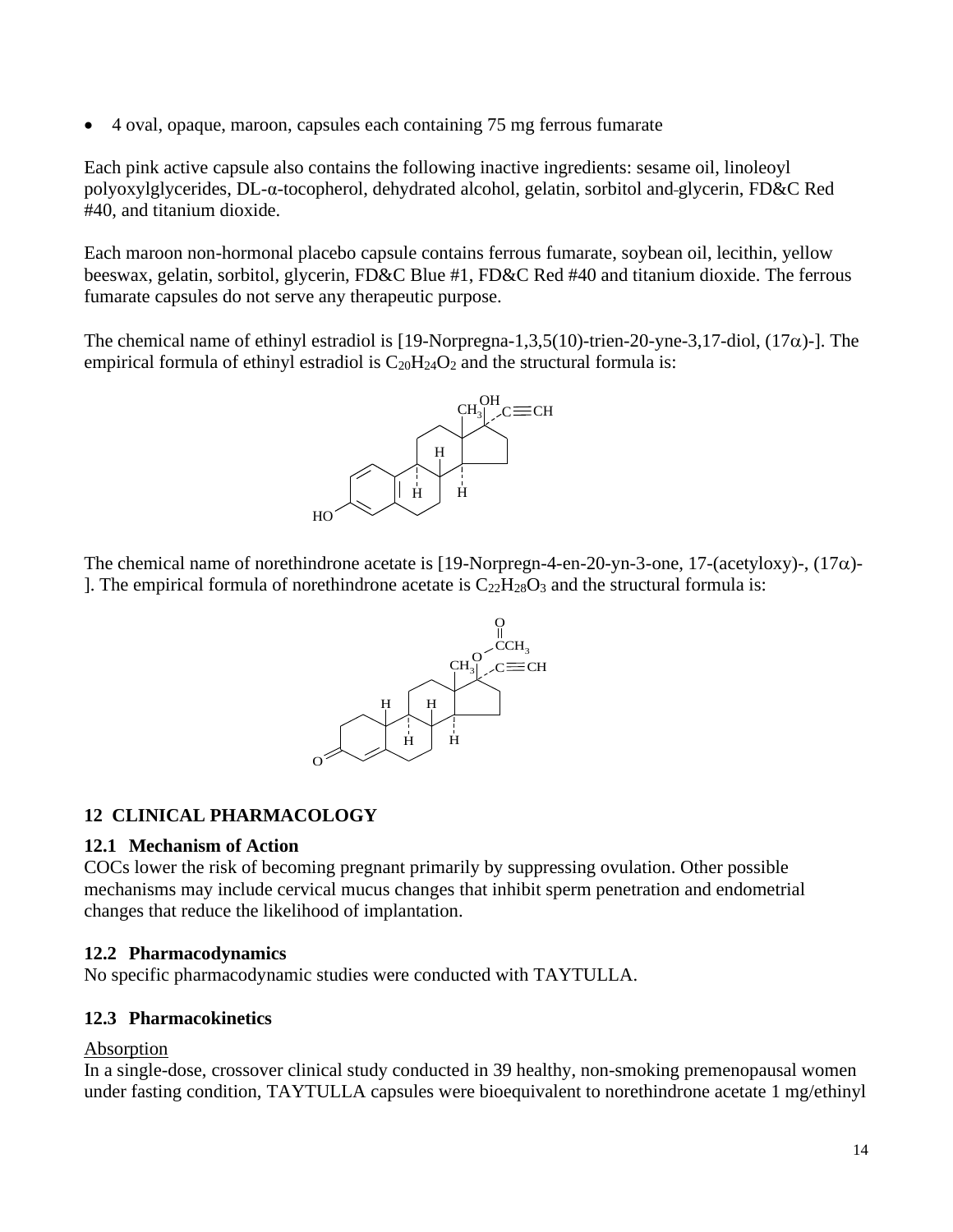estradiol 0.020 mg tablets (24-day regimen tablets) based on the exposure (AUC) and peak concentration (Cmax) of norethindrone and ethinyl estradiol.

Norethindrone acetate appears to be completely and rapidly deacetylated to norethindrone after oral administration, because the disposition of norethindrone acetate is indistinguishable from that of orally administered norethindrone. Norethindrone acetate and ethinyl estradiol are rapidly absorbed from norethindrone acetate/ethinyl estradiol tablets, with maximum plasma concentrations of norethindrone and ethinyl estradiol occurring 1 to 4 hours post-dose. Both are subject to first-pass metabolism after oral dosing, resulting in an absolute bioavailability of approximately 64% for norethindrone and 43% for ethinyl estradiol.

The plasma norethindrone and ethinyl estradiol pharmacokinetics following single- and multiple-dose administrations of norethindrone acetate/ethinyl estradiol tablets in 17 healthy female volunteers are provided in [Figures 2](#page-15-0) and [3,](#page-16-0) and [Table 1.](#page-17-0)

Following multiple-dose administration of norethindrone acetate/ethinyl estradiol tablets, mean maximum concentrations of norethindrone and ethinyl estradiol were increased by 95% and 27%, respectively, as compared to single-dose administration. Mean norethindrone and ethinyl estradiol exposures (AUC values) were increased by 164% and 51% respectively, as compared to single-dose administration of norethindrone acetate/ethinyl estradiol tablets.

Steady-state with respect to norethindrone was reached by Day 17 and steady-state with respect to ethinyl estradiol was reached by Day 13.

Mean SHBG concentrations were increased by 150% from baseline (57.5 nmol/L) to 144 nmol/L at steady-state.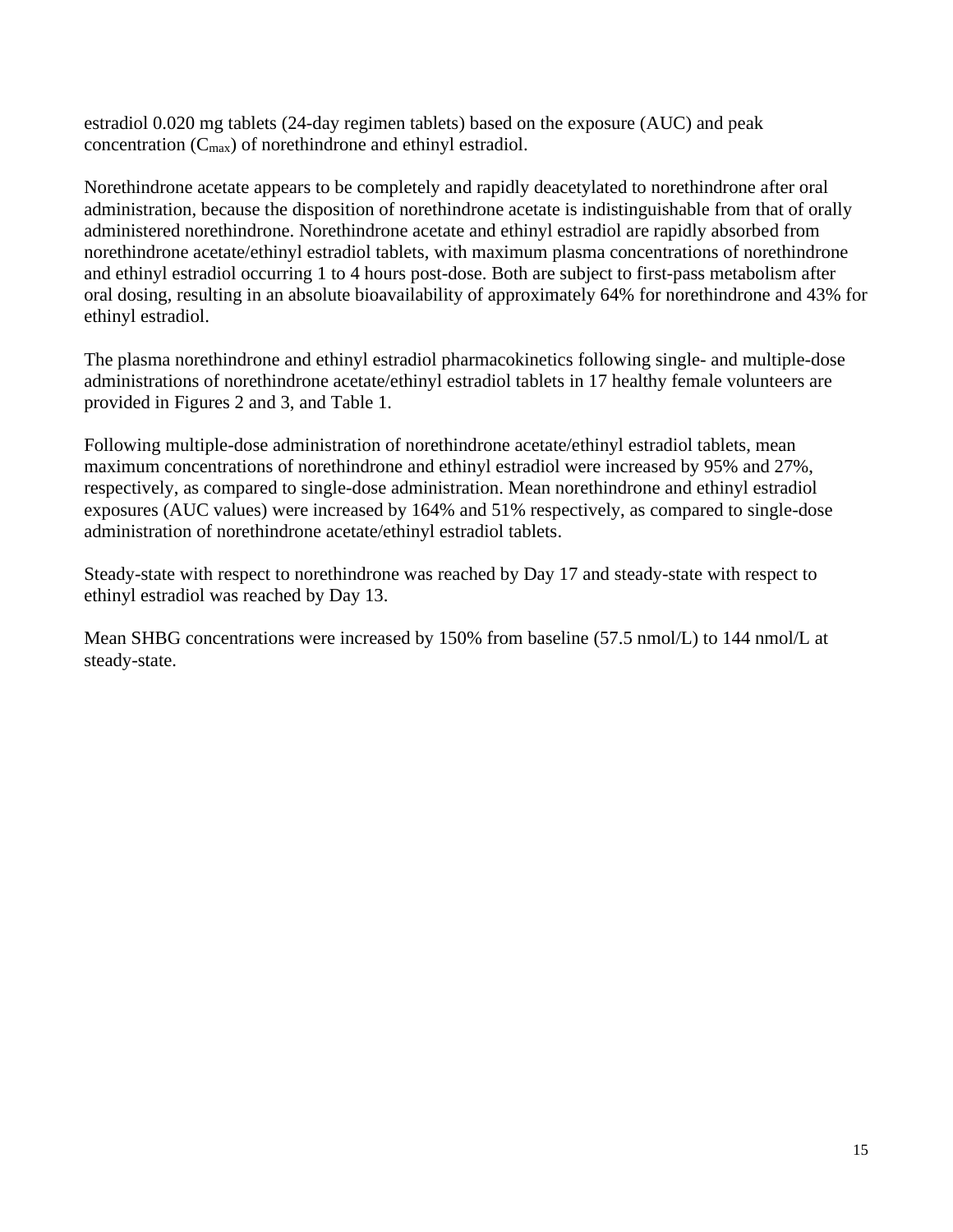<span id="page-15-0"></span>**Figure 2. Mean Plasma Norethindrone Concentration-Time Profiles Following Single- and Multiple-Dose Oral Administration of Norethindrone Acetate/Ethinyl Estradiol Tablets to Healthy Female Volunteers under Fasting Condition (n = 17)**

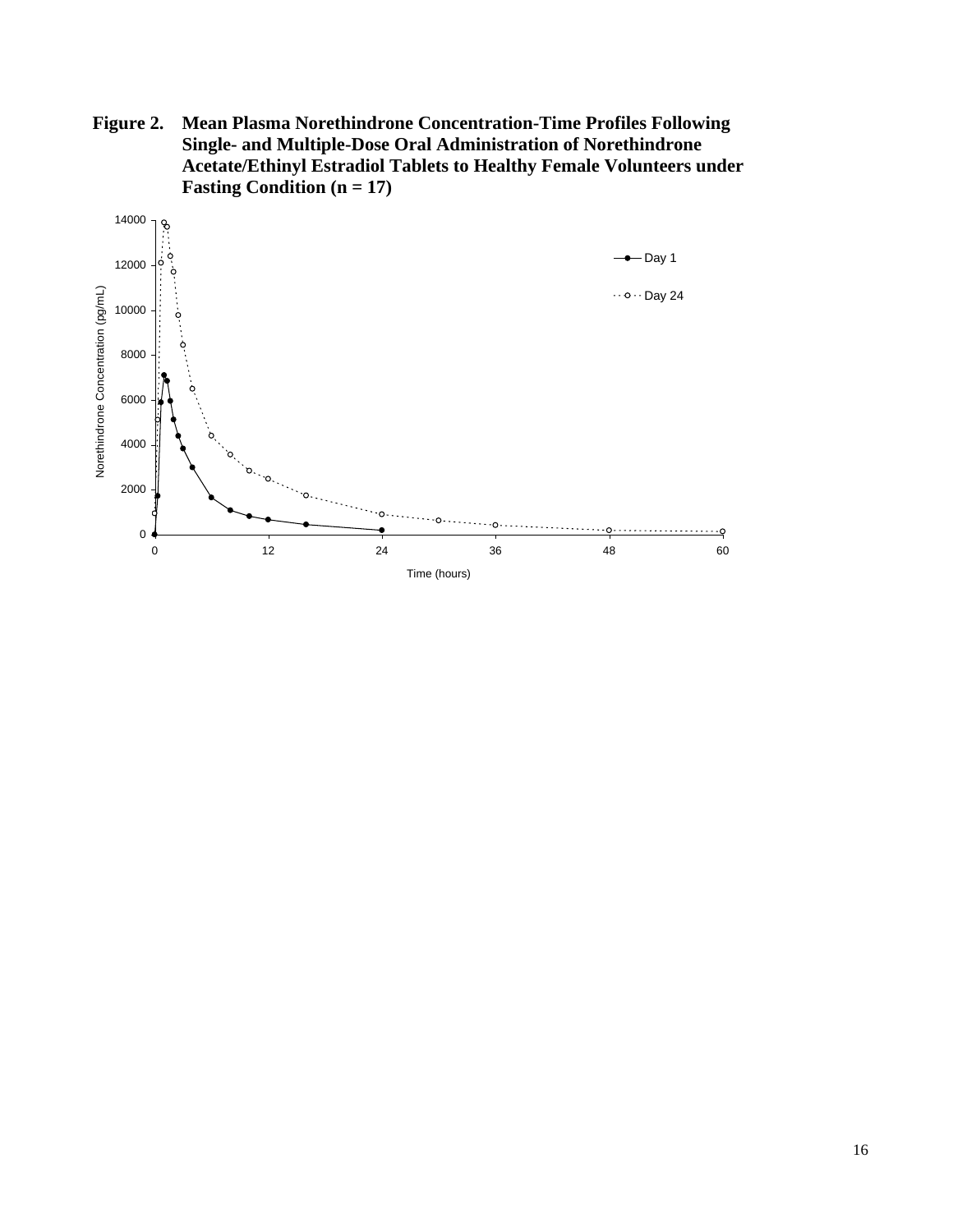<span id="page-16-0"></span>**Figure 3. Mean Plasma Ethinyl Estradiol Concentration-Time Profiles Following Single- and Multiple-Dose Oral Administration of Norethindrone Acetate/Ethinyl Estradiol Tablets to Healthy Female Volunteers Under Fasting Condition (n = 17)**

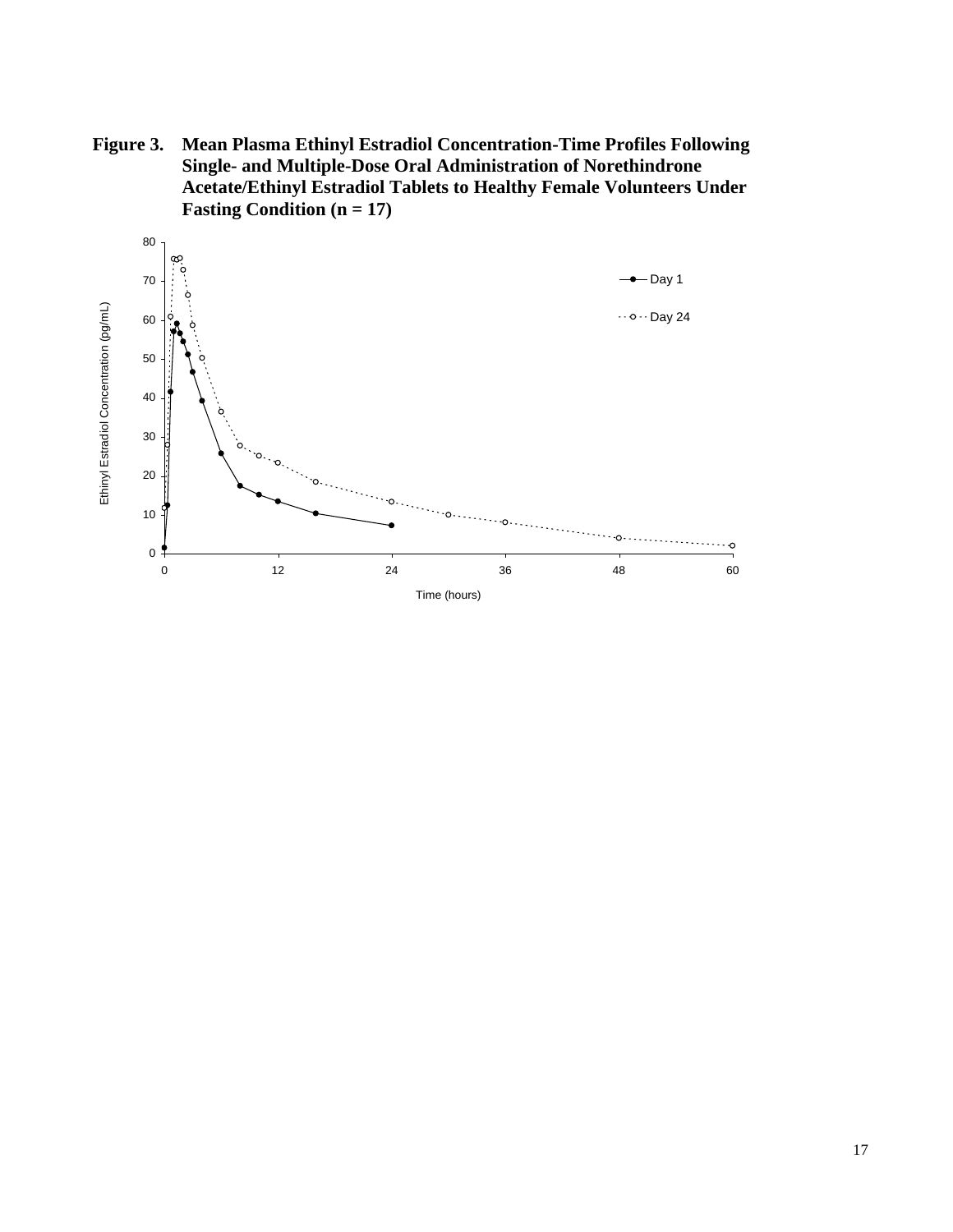### <span id="page-17-0"></span>**Table 1. Summary of Norethindrone (NE) and Ethinyl Estradiol (EE) Pharmacokinetics Following Single- and Multiple-Dose Oral Administration of Norethindrone Acetate/Ethinyl Estradiol Tablets to Healthy Female Volunteers Under Fasting Condition (n = 17)**

|                     | Analyte     | Arithmetic Mean <sup>a</sup> (% CV) by Pharmacokinetic Parameter |               |                        |            |                   |           |
|---------------------|-------------|------------------------------------------------------------------|---------------|------------------------|------------|-------------------|-----------|
| Regimen             |             | $C_{max}$                                                        | $t_{\rm max}$ | $AUC_{(0-24)}$         | $C_{\min}$ | $t_{\frac{1}{2}}$ | $C_{avg}$ |
|                     |             | (pg/mL)                                                          | (hr)          | (pg/mL <sup>•</sup> h) | (pg/mL)    | (hr)              | (pg/mL)   |
|                     | <b>NE</b>   | 8420                                                             | 1.0           | 33390                  |            |                   |           |
|                     |             | (31)                                                             | $(0.7 - 4.0)$ | (40)                   |            |                   |           |
| Day 1               | EE          | 64.5                                                             | 1.3           | 465.4                  |            |                   |           |
| (Single)<br>Dose)   |             | (27)                                                             | $(0.7 - 4.0)$ | (26)                   |            |                   |           |
|                     | <b>SHBG</b> |                                                                  |               |                        | 57.5       |                   |           |
|                     |             |                                                                  |               |                        | $(37)^{b}$ |                   |           |
|                     | <b>NE</b>   | 16400                                                            | 1.3           | 88160                  | 880        | 8.4               | 3670      |
|                     |             | (26)                                                             | $(0.7 - 4.0)$ | (30)                   | (51)       |                   | (30)      |
| Day 24              | EE          | 81.9                                                             | 1.7           | 701.3                  | 11.4       | 14.5              | 29.2      |
| (Multiple)<br>Dose) |             | (24)                                                             | $(1.0-2.0)$   | (28)                   | (43)       |                   | (28)      |
|                     | <b>SHBG</b> |                                                                  |               |                        | 144        |                   |           |
|                     |             |                                                                  |               |                        | (24)       |                   |           |

 $C_{\text{max}}$  = Maximum plasma concentration

 $t_{\text{max}}$  = Time of  $C_{\text{max}}$ 

 $C_{\text{min}}$  = minimum plasma concentration at steady-state

AUC( $_{0-24}$ ) = Area under plasma concentration versus time curve from 0 to 24 hours

 $t_{1/2}$  = Apparent first-order terminal elimination half-life

 $C_{avg}$  = Average plasma concentration = AUC $_{(0-24)/24}$ 

 $%$  CV = Coefficient of Variation  $%$ 

SHBG = Sex Hormone Binding Globulin (nmol/L)

<sup>a</sup>The harmonic mean (0.693/mean apparent elimination rate constant) is reported for  $t_{2i}$ , and the median (range) is reported for tmax.

<sup>b</sup>The SHBG concentration reported here is the pre-dose concentration.

### *Food Effect*

TAYTULLA may be administered without regard to meals.

A single-dose administration of TAYTULLA capsules with food in 38 healthy, non-smoking premenopausal women decreased the maximum concentration of norethindrone and ethinyl estradiol by 38% and 33%, respectively. Food intake did not affect the extent of ethinyl estradiol absorption, but increased the extent of norethindrone absorption by 19%.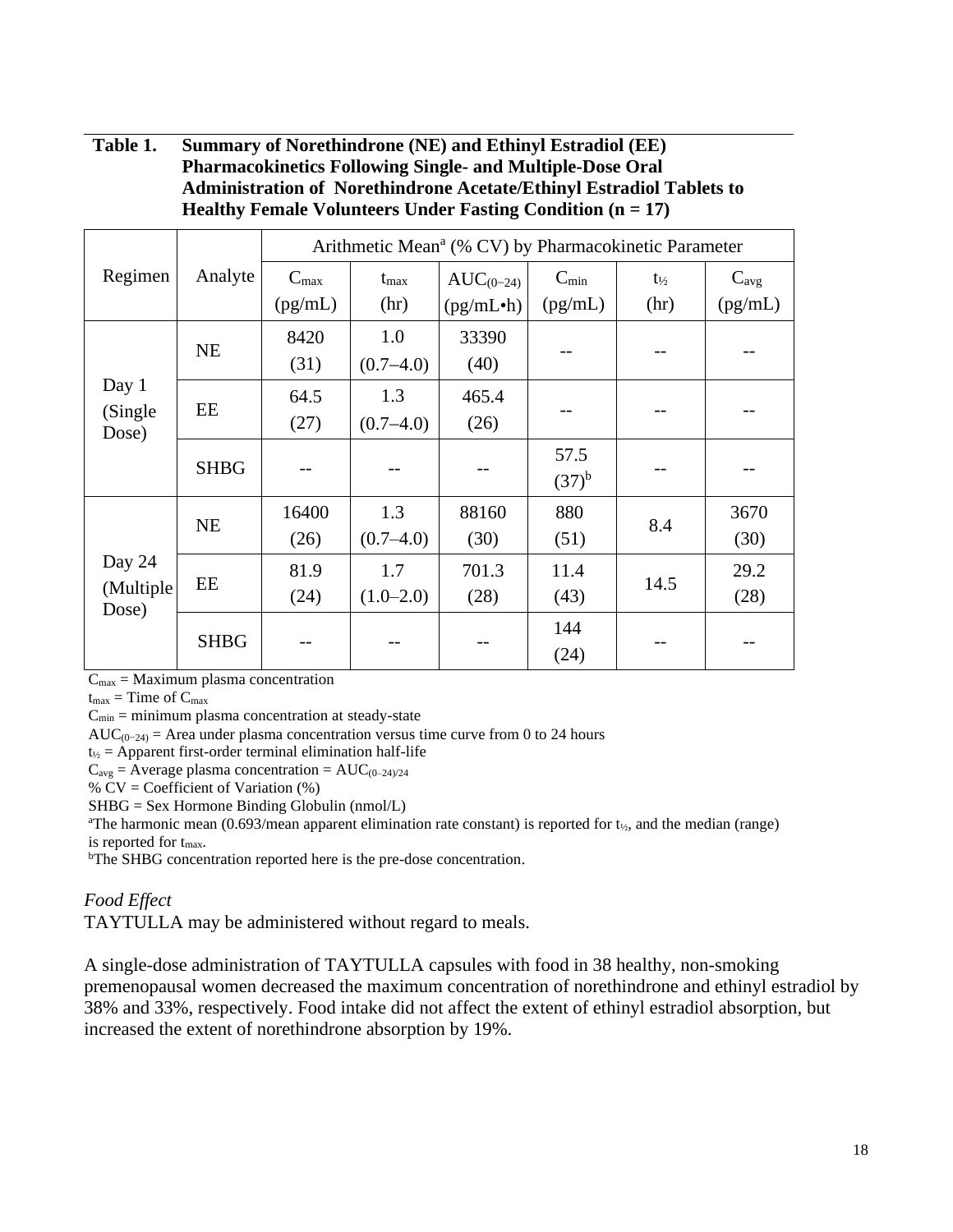### Distribution

Volume of distribution of norethindrone and ethinyl estradiol ranges from 2 to 4 L/kg. Plasma protein binding of both steroids is extensive (>95%); norethindrone binds to both albumin and SHBG, whereas ethinyl estradiol binds only to albumin. Although ethinyl estradiol does not bind to SHBG, it induces SHBG synthesis.

### Metabolism

Norethindrone undergoes extensive biotransformation, primarily via reduction, followed by sulfate and glucuronide conjugation. The majority of metabolites in the circulation are sulfates, with glucuronides accounting for most of the urinary metabolites.

Ethinyl estradiol is also extensively metabolized, both by oxidation and by conjugation with sulfate and glucuronide. Sulfates are the major circulating conjugates of ethinyl estradiol and glucuronides predominate in urine. The primary oxidative metabolite is 2-hydroxy ethinyl estradiol, formed by the CYP3A4 isoform of cytochrome P450. Part of the first-pass metabolism of ethinyl estradiol is believed to occur in gastrointestinal mucosa. Ethinyl estradiol may undergo enterohepatic circulation.

### Excretion

Norethindrone and ethinyl estradiol are excreted in both urine and feces, primarily as metabolites. Plasma clearance values for norethindrone and ethinyl estradiol are similar (approximately 0.4 L/hr/kg). Steady-state elimination half-lives of norethindrone and ethinyl estradiol following administration of norethindrone acetate/ethinyl estradiol tablets are approximately 8 hours and 14 hours, respectively.

### Drug Interactions

No drug-drug interaction studies were conducted with TAYTULLA.

## <span id="page-18-0"></span>**13 NONCLINICAL TOXICOLOGY**

### <span id="page-18-1"></span>**13.1 Carcinogenesis, Mutagenesis, Impairment of Fertility**

*[See [Warnings and Precautions \(5.2,](#page-5-1) [5.11\)](#page-7-2) and [Use in Specific Populations \(8.1\).](#page-11-4)]*

## <span id="page-18-2"></span>**14 CLINICAL STUDIES**

The data presented in Section 14 are from a clinical trial conducted with a 24-day regimen of norethindrone acetate 1 mg/ethinyl estradiol 0.020 mg tablets. TAYTULLA capsules are bioequivalent to these norethindrone acetate/ethinyl estradiol tablets.

In a clinical study, 743 women 18 to 45 years of age were studied to assess the efficacy of norethindrone acetate/ethinyl estradiol tablets, for up to six 28-day cycles providing a total of 3,823 treatment-cycles of exposure. The racial demographic of all enrolled women was: 70% Caucasian, 16% African-American, 10% Hispanic, 2% Asian and 2% Other. Women with body mass index (BMI) greater than 35 mg/m<sup>2</sup> were excluded from the study. The weight range for those women treated was 90 to 260 pounds, with a mean weight of 147 pounds. Among the women in the study, about 40% had not used hormonal contraception immediately prior to enrolling in this study.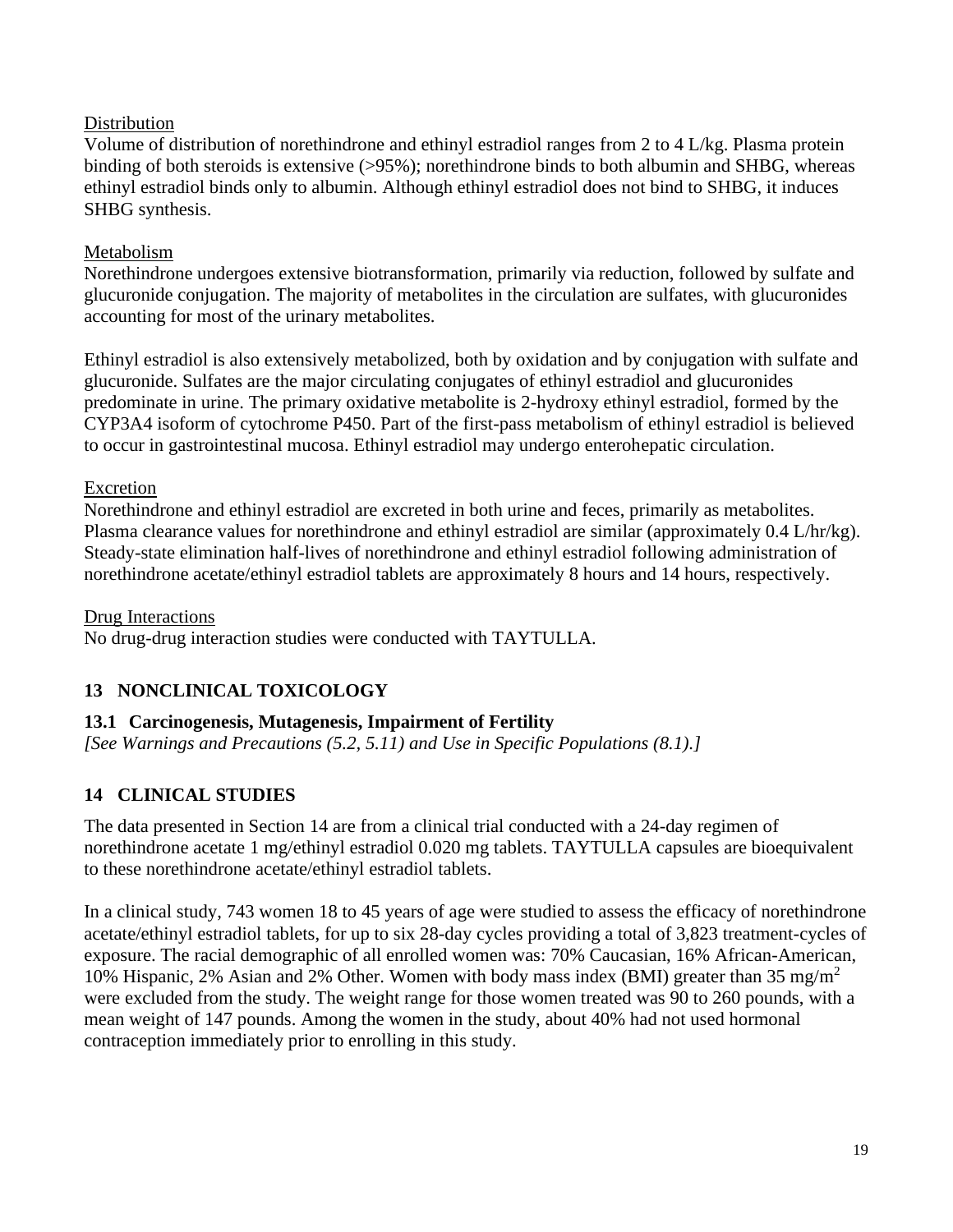A total of 583 women completed 6 cycles of treatment. There were a total of 5 on-treatment pregnancies in 3,565 treatment cycles during which no backup contraception was used. The Pearl Index for norethindrone acetate/ethinyl estradiol tablets was 1.82 (95% confidence interval 0.59 - 4.25).

## <span id="page-19-1"></span>**16 HOW SUPPLIED/STORAGE AND HANDLING**

### <span id="page-19-2"></span>**16.1 How Supplied**

TAYTULLA (norethindrone acetate and ethinyl estradiol capsules and ferrous fumarate capsules) is available in blister cards (dispensers) containing 28 soft gelatin capsules:

Each blister card contains 28 capsules in the following order:

- 24 oval, opaque, pale pink (active) soft gelatin capsule with "WC" printed on the outer shell in white and each containing 1 mg norethindrone acetate and 20 mcg ethinyl estradiol.
- 4 oval, opaque, maroon, (non-hormonal placebo) capsules imprinted with "WC" on one side and each containing 75 mg ferrous fumarate. The ferrous fumarate capsules do not serve any therapeutic purpose.

Each blister card is packed in a carton (NDC 0023-5862-28).

Cartons of 5 blister cards packed individually in 5 cartons are provided for dispensing (NDC 0023-5862- 30). 5 cartons - each carton contains 1 blister card (28): NDC 0023-5862-28

### <span id="page-19-3"></span>**16.2 Storage Conditions**

Store at 25º C (77º F); excursions permitted to 15 to 30º C (59 to 86º F) *[see USP Controlled Room Temperature].*

# <span id="page-19-0"></span>**17 PATIENT COUNSELING INFORMATION**

See [FDA-approved patient](#page-21-0) labeling [\(Patient Information\).](#page-21-0)

Counsel patients on the following information:

- Cigarette smoking increases the risk of serious cardiovascular events from COC use, and women who are over 35 years old and smoke should not use COCs.
- Increased risk of VTE compared to non-users of COCs is greatest after initially starting a COC or restarting (following a 4-week or greater pill-free interval) the same or a different COC.
- TAYTULLA does not protect against HIV infection (AIDS) and other sexually transmitted infections.
- The Warnings and Precautions associated with COCs.
- TAYTULLA is not to be used during pregnancy; if pregnancy occurs during use of TAYTULLA, instruct the patient to stop further intake.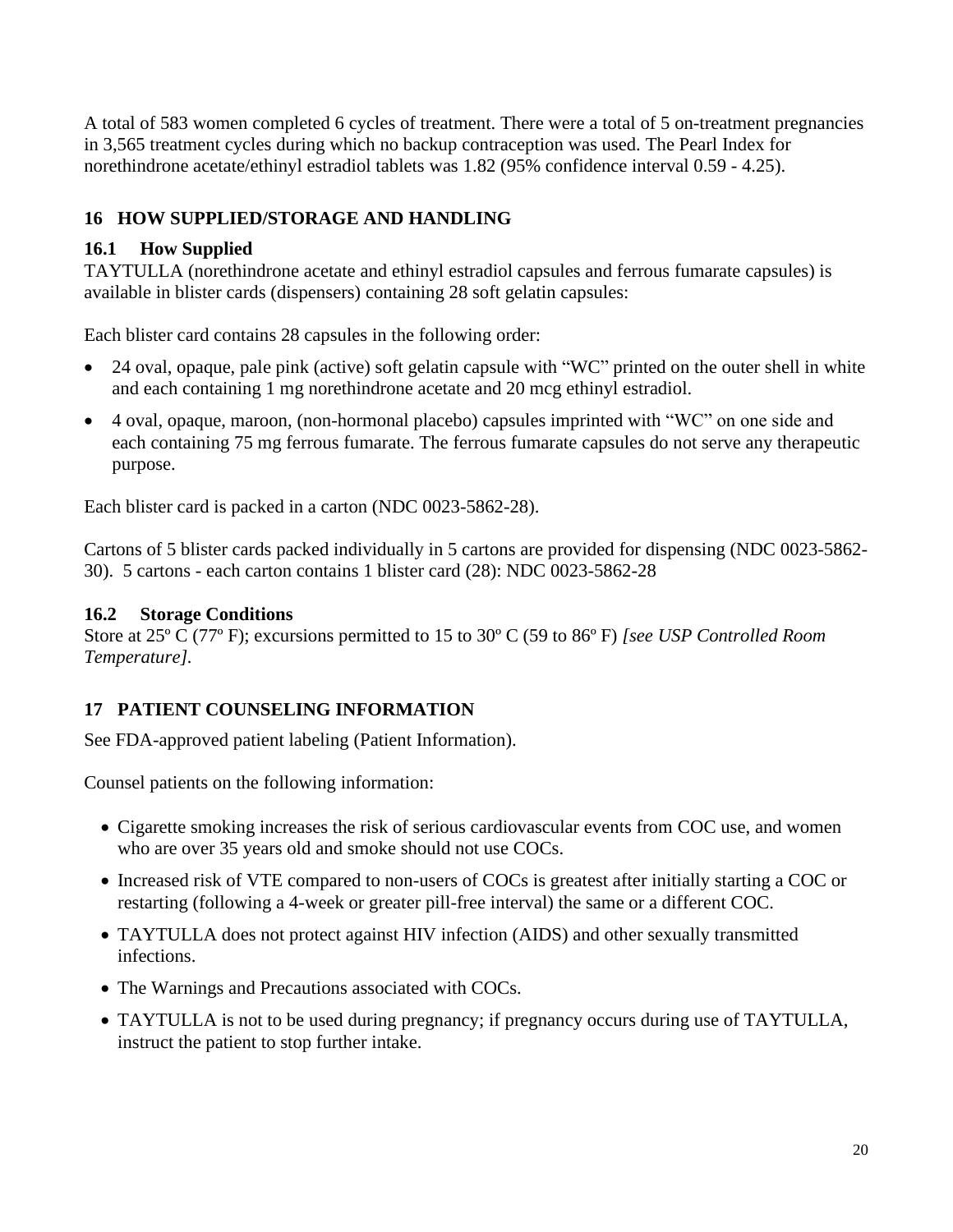- Take one capsule daily by mouth at the same time every day. Instruct patients what to do in the event pills are missed. See "*What [to Do if You Miss Capsules](#page-25-0)*" section in *[FDA-approved patient](#page-21-0)  [labeling](#page-21-0)*.
- Use a back-up or alternative method of contraception when enzyme inducers are used with TAYTULLA.
- COCs may reduce breast milk production. This is less likely to occur if breastfeeding is well established.
- Women who start COCs postpartum, and who have not yet had a period, should use an additional method of contraception until they have taken a pink capsule for 7 consecutive days.
- Amenorrhea may occur. Rule out pregnancy in the event of amenorrhea in two or more consecutive cycles.

Distributed by: Allergan USA, Inc. Madison, NJ 07940

©2022 Allergan. All rights reserved. TAYTULLA® is a registered trademark of Allergan Pharmaceuticals International Limited.

ALLERGAN® and its design are trademarks of Allergan, Inc.

V2.0USPI5862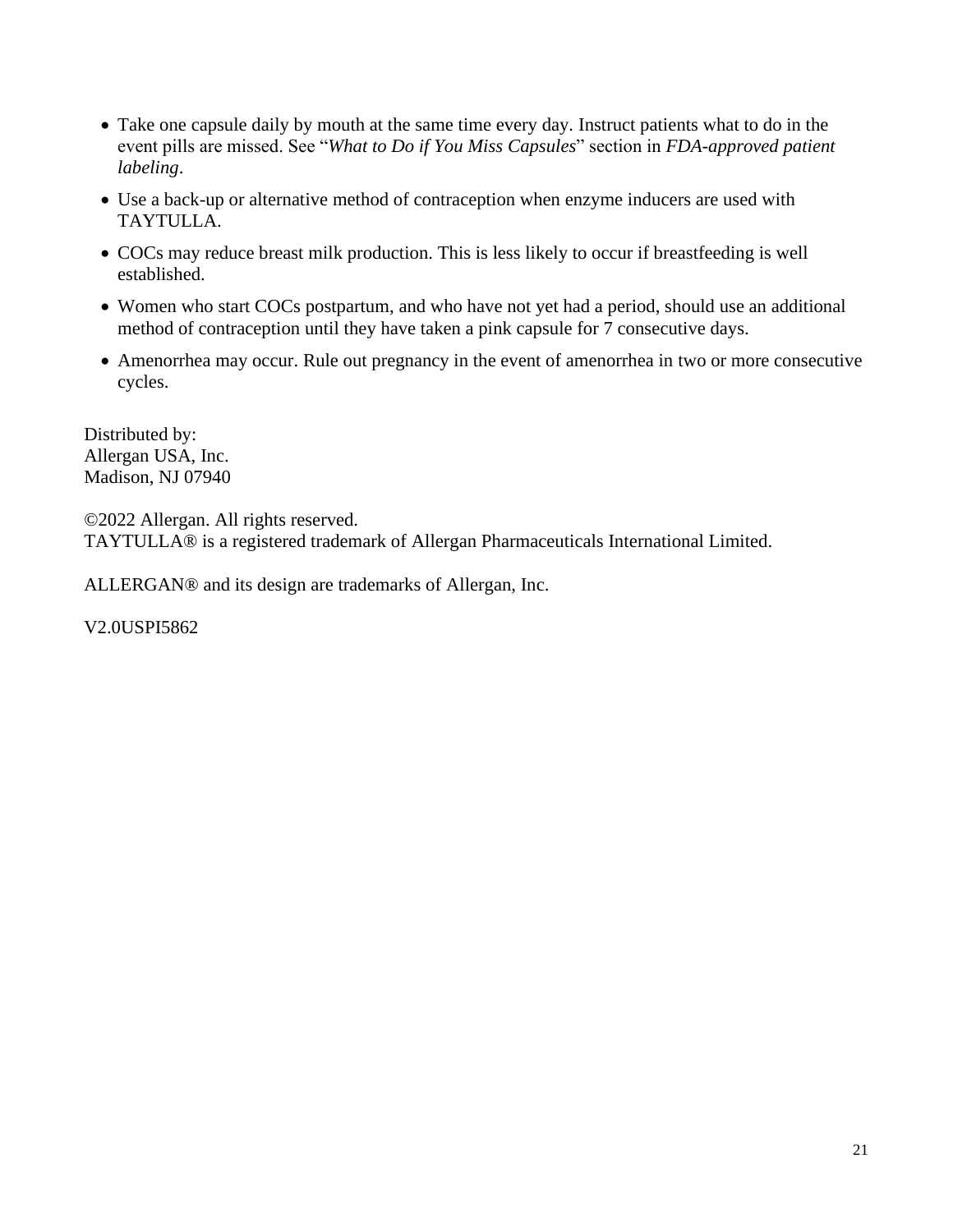### <span id="page-21-0"></span>**FDA-Approved Patient Labeling**

### **Guide for Using TAYTULLA (Norethindrone Acetate and Ethinyl Estradiol Capsules and Ferrous Fumarate Capsules)**

### **WARNING TO WOMEN WHO SMOKE**

**Do not use TAYTULLA if you smoke cigarettes and are over 35 years old. Smoking increases your risk of serious cardiovascular side effects (heart and blood vessel problems) from birth control pills, including death from heart attack, blood clots or stroke. This risk increases with age and the number of cigarettes you smoke.**

Birth control pills help to lower the chances of becoming pregnant when taken as directed. They do not protect against HIV infection (AIDS) and other sexually transmitted infections.

### **What is TAYTULLA?**

TAYTULLA is a birth control pill. It contains two female hormones, an estrogen called ethinyl estradiol, and a progestin called norethindrone acetate.

### **How well does TAYTULLA work?**

Your chance of getting pregnant depends on how well you follow the directions for taking your birth control pills. The better you follow the directions, the less chance you have of getting pregnant.

Based on the results of one clinical study of a 24-day regimen of norethindrone acetate 1 mg/ethinyl estradiol 0.020 mg tablets lasting six months, about 1 to 4 out of 100 women may get pregnant during the first year they use TAYTULLA.

Women with a BMI above  $35 \text{ kg/m}^2$  were not studied in the clinical trial, so it is not known how well TAYTULLA protects against pregnancy in such women. If you are overweight, discuss with your healthcare provider whether TAYTULLA is the best choice for you.

The following chart shows the chance of getting pregnant for women who use different methods of birth control. Each box on the chart contains a list of birth control methods that are similar in effectiveness. The most effective methods are at the top of the chart. The box on the bottom of the chart shows the chance of getting pregnant for women who do not use birth control and are trying to get pregnant.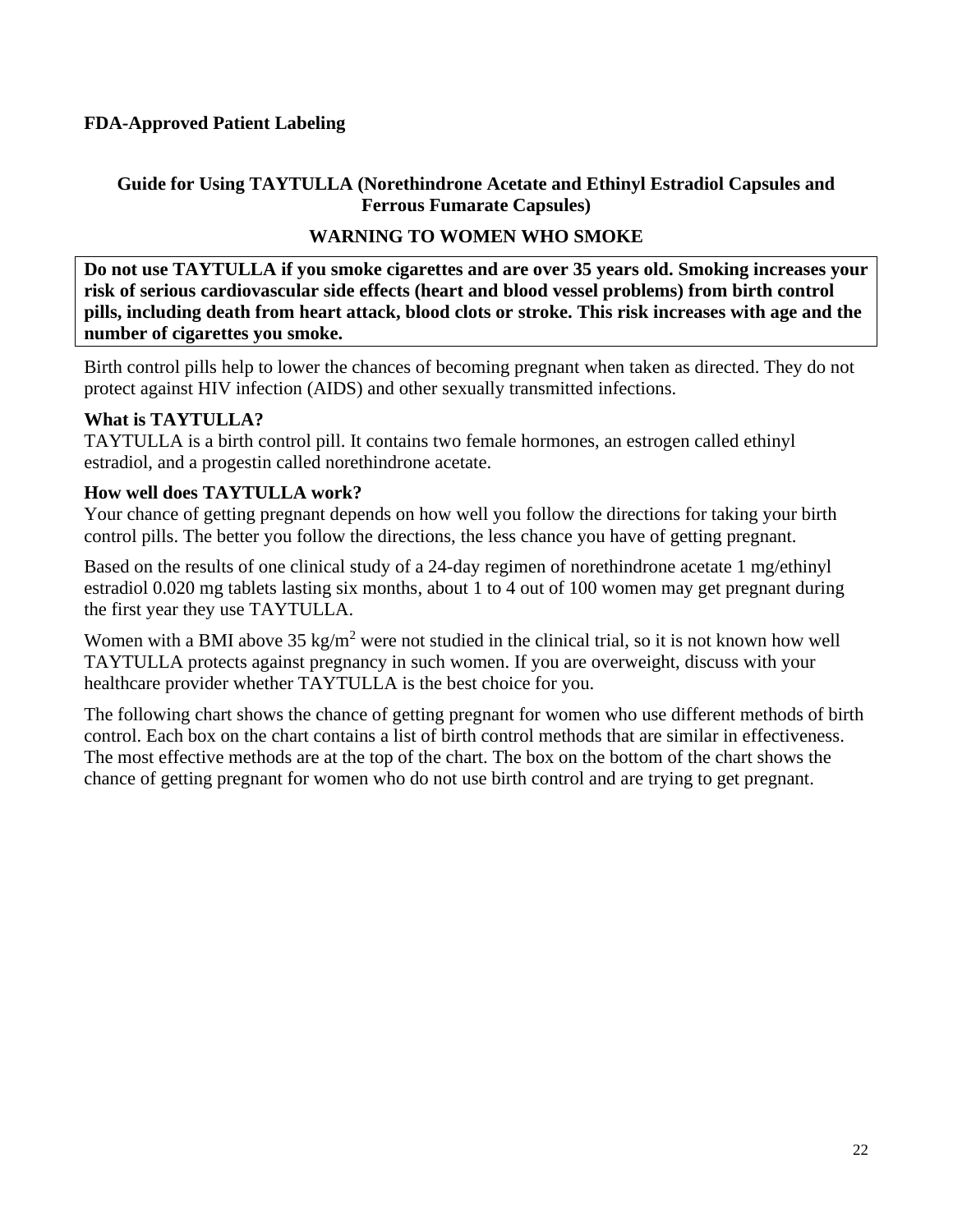

### **How do I take TAYTULLA?**

- 1. **Be sure to read these directions** before you start taking your capsules or anytime you are not sure what to do.
- 2. The right way to take the capsule is to take one capsule every day at the same time in the order directed on the package. TAYTULLA can be taken without regard to meals.

If you miss capsules you could get pregnant. This includes starting the pack late. The more capsules you miss, the more likely you are to get pregnant. See ["WHAT TO DO IF YOU MISS CAPSULES"](#page-25-0) below.

3. Many women have spotting or light bleeding at unexpected times, or may feel sick to their stomach during the first 1 to 3 packs of capsules.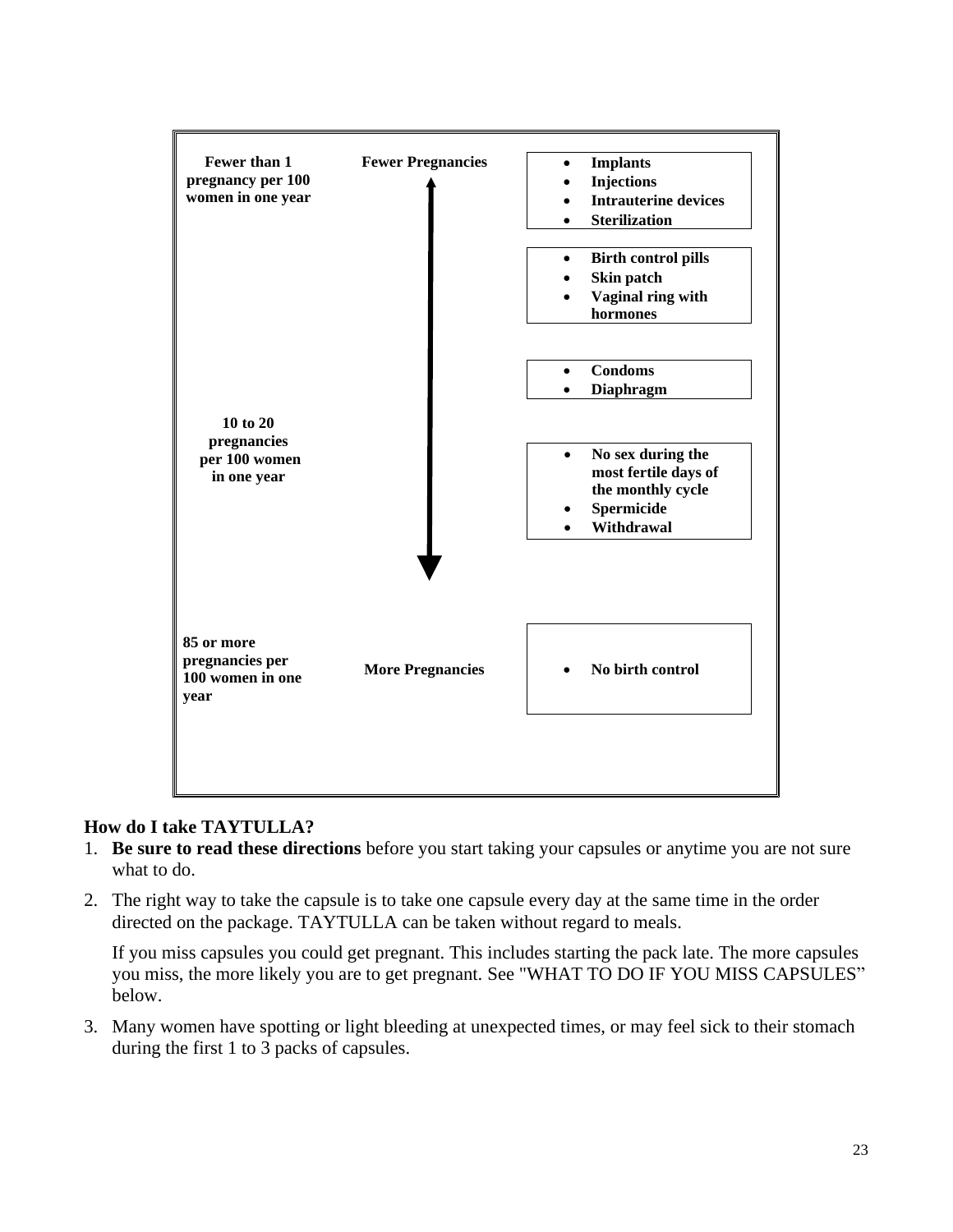If you do have spotting or light bleeding or feel sick to your stomach, do not stop taking the capsules. The problem will usually go away. If it does not go away, check with your healthcare provider.

4. Missing capsules can also cause spotting or light bleeding, even when you make up these missed capsules.

On the days you take two capsules, to make up for missed capsules, you could also feel a little sick to your stomach.

5. If you have vomiting (within 3 to 4 hours after you take your capsule), you should follow the instructions for ["WHAT TO DO IF YOU MISS](#page-25-0) CAPSULES." If you have diarrhea or if you take certain medicines, including some antibiotics and some herbal products such as St. John's Wort, your capsules may not work as well.

Use a back-up method (such as condoms and spermicides) until you check with your healthcare provider.

- 6. If you have trouble remembering to take TAYTULLA, talk to your healthcare provider about how to make capsule-taking easier or about using another method of birth control.
- **7. If you have any questions or are unsure about the information in this leaflet, call your healthcare provider.**

### Before You Start Taking Your TAYTULLA

- 1. Decide What Time of Day You Want to Take Your Capsule. It is important to take TAYTULLA in the order directed on the package at the same time every day. TAYTULLA can be taken without regard to meals.
- 2. Look at Your Capsule Pack It has 28 Capsules

The TAYTULLA-pill pack has  $24$  "active" pink capsules (with hormones) to be taken for 24 days, followed by 4 "reminder" maroon capsules (without hormones) to be taken for the next four days.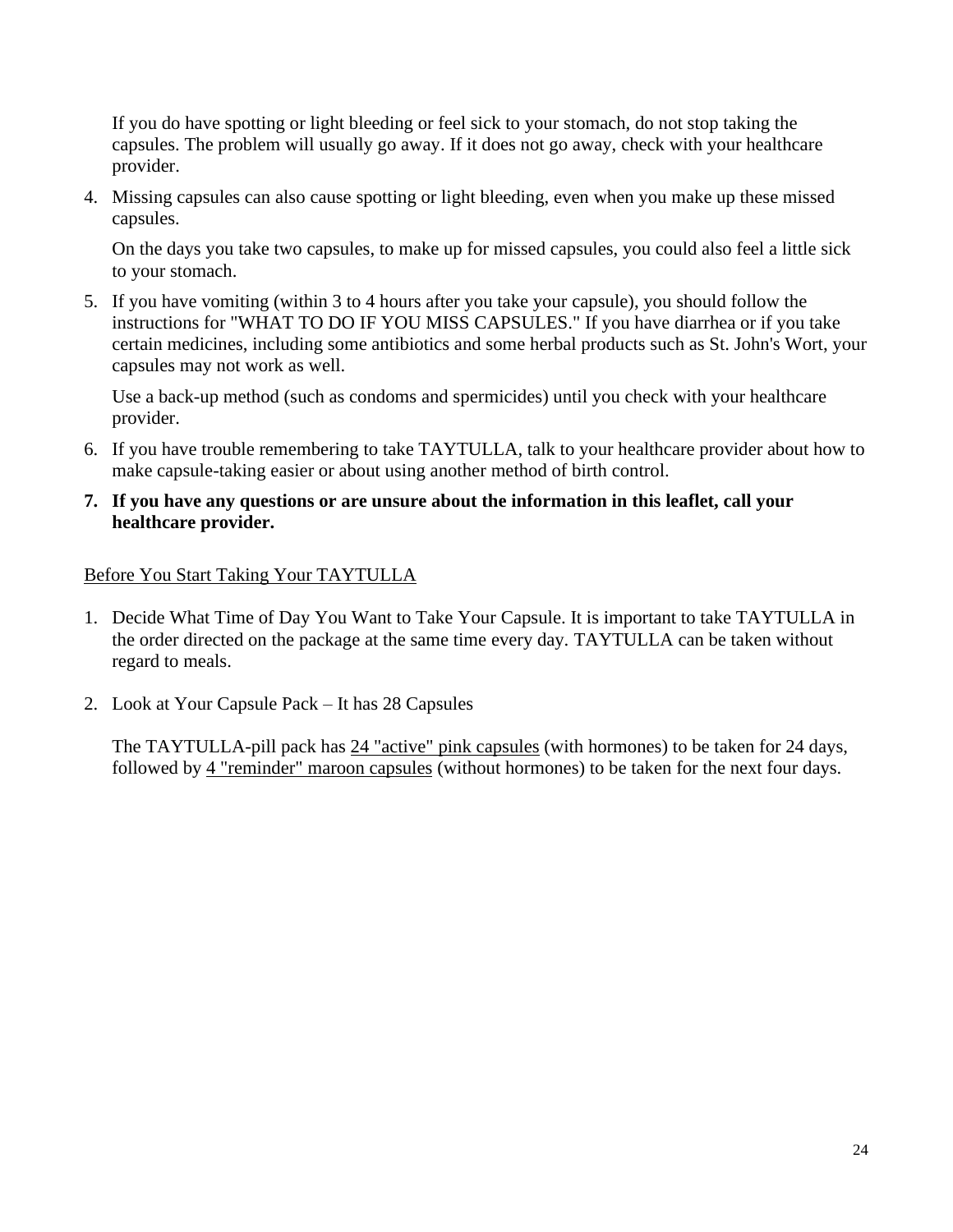

- 3. Also look for:
	- a) Where on the pack to start taking capsules,
	- b) In what order to take the capsules (follow the arrows shown in the picture above)
	- c) The week numbers as shown in the picture above.
- 4. Be sure you have ready at all times
	- a) another kind of birth control (such as a condoms and spermicide) to use as a back-up in case you miss capsules, and
	- b) an extra, full pill pack.

### When to Start the First Pack of Capsules

You have a choice for which day to start taking your first pack of capsules. Decide with your healthcare provider which is the best day for you. Pick a time of day which will be easy to remember.

Day 1 Start:

- 1. Pick the day label strip that starts with the first day of your period (this is the day you start bleeding or spotting, even if it is almost midnight when the bleeding begins).
- 2. Place this day label strip on the capsule dispenser over the area that has the days of the week (starting with Sunday) printed on the plastic.
- 3. Take the first pink pill of the pack during the first 24 hours of your period.
- 4. You will not need to use a back-up method of birth control, since you are starting the capsule at the beginning of your period. However, if you start TAYTULLA later than the first day of your period,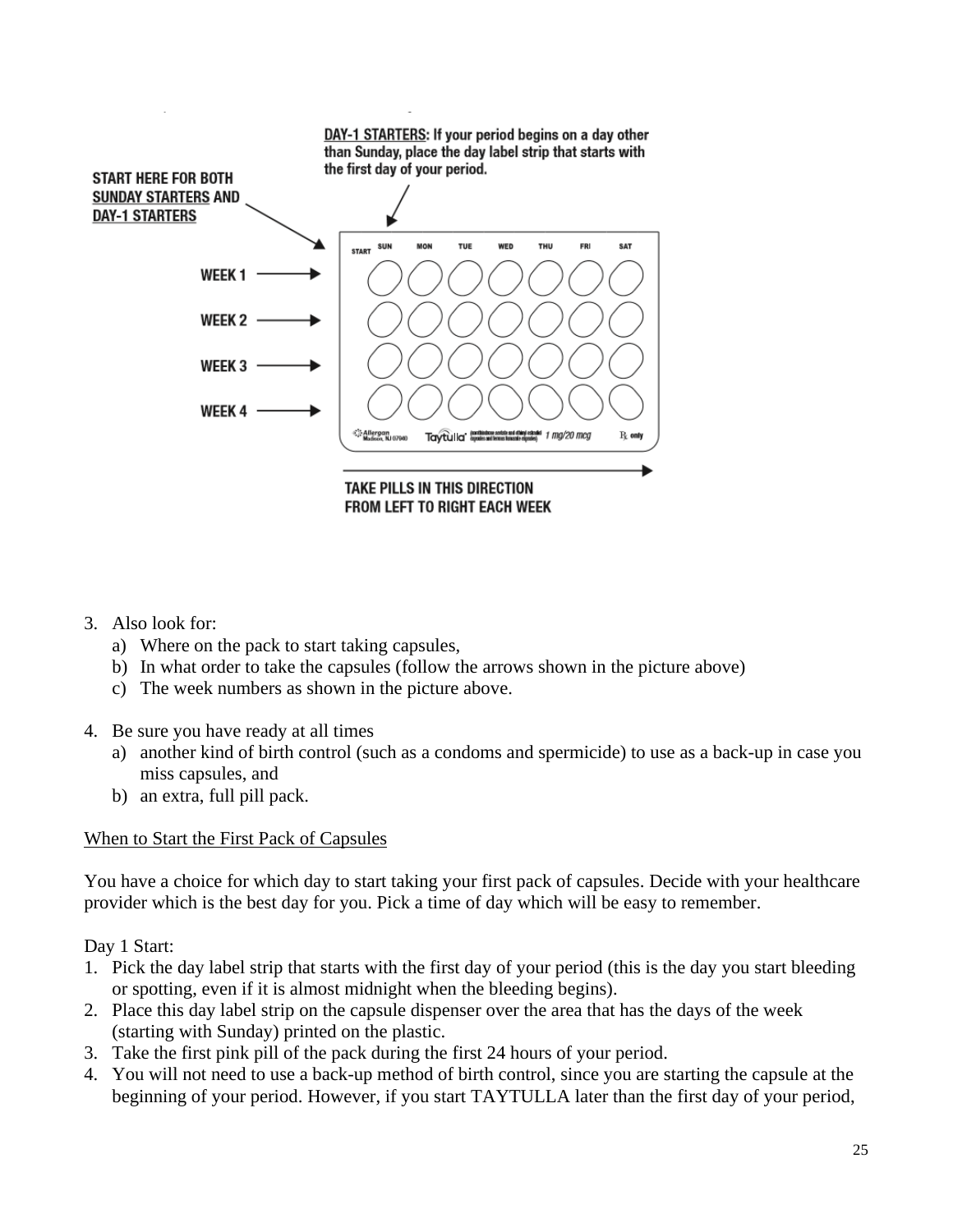you should use another method of birth control (such as a condom and spermicide) as a back-up method until you have taken 7 pink capsules.

Sunday Start:

- 1. Take the first pink capsule of the pack on the Sunday after your period starts, even if you are still bleeding. If your period begins on Sunday, start the pack that same day.
- 2. Use another method of birth control (such as a condom and spermicide) as a back-up method if you have sex anytime from the Sunday you start your first pack until the next Sunday (7 days). This also applies if you start TAYTULLA after having been pregnant, and you have not had a period since your pregnancy.

### When You Switch From a Different Birth Control Tablet

When switching from another birth control pill, finish all the tablets, then TAYTULLA should be started on the same day that a new pack of the previous birth control tablet would have been started.

### When You Switch From Another Type of Birth Control Method

When switching from a transdermal patch or vaginal ring, finish the 21 days of use, wait 7 days, then TAYTULLA should be started when the next application would have been due.

When switching from an injection, TAYTULLA should be started when the next injection would have been due. When switching from an intrauterine device or an implant, TAYTULLA should be started on the day of removal.

### What to Do During the Month

1. Take one capsule at the same time every day until the pack is empty.

Do not skip capsules even if you are spotting or bleeding between monthly periods or feel sick to your stomach (nausea).

2. Do not skip capsules even if you do not have sex very often.

When you finish a pack of capsules, start the next pack on the day after your last maroon capsule. Do not wait any days between packs.

## <span id="page-25-0"></span>What to Do if You Miss Capsules

TAYTULLA may not be as effective if you miss any pink capsules, especially if you miss the first few or the last few pink capsules in a pack.

## **If you miss 1 pink capsule:**

- 1. Take the capsule as soon as you remember. Take the next capsule at your regular time. This means you may take two capsules in one day.
- 2. You do not need to use a back-up birth control method if you have sex.

## **If you miss 2 pink capsules in a row in week 1 OR week 2 of your pack:**

- 1. Take two capsules on the day you remember and two capsules the next day.
- 2. Then take one capsule a day until you finish the pack.
- 3. **You could become pregnant** if you have sex in the 7 days after you restart your capsules. You must use another birth control method (such as a condom and spermicide) as a back-up for those 7 days.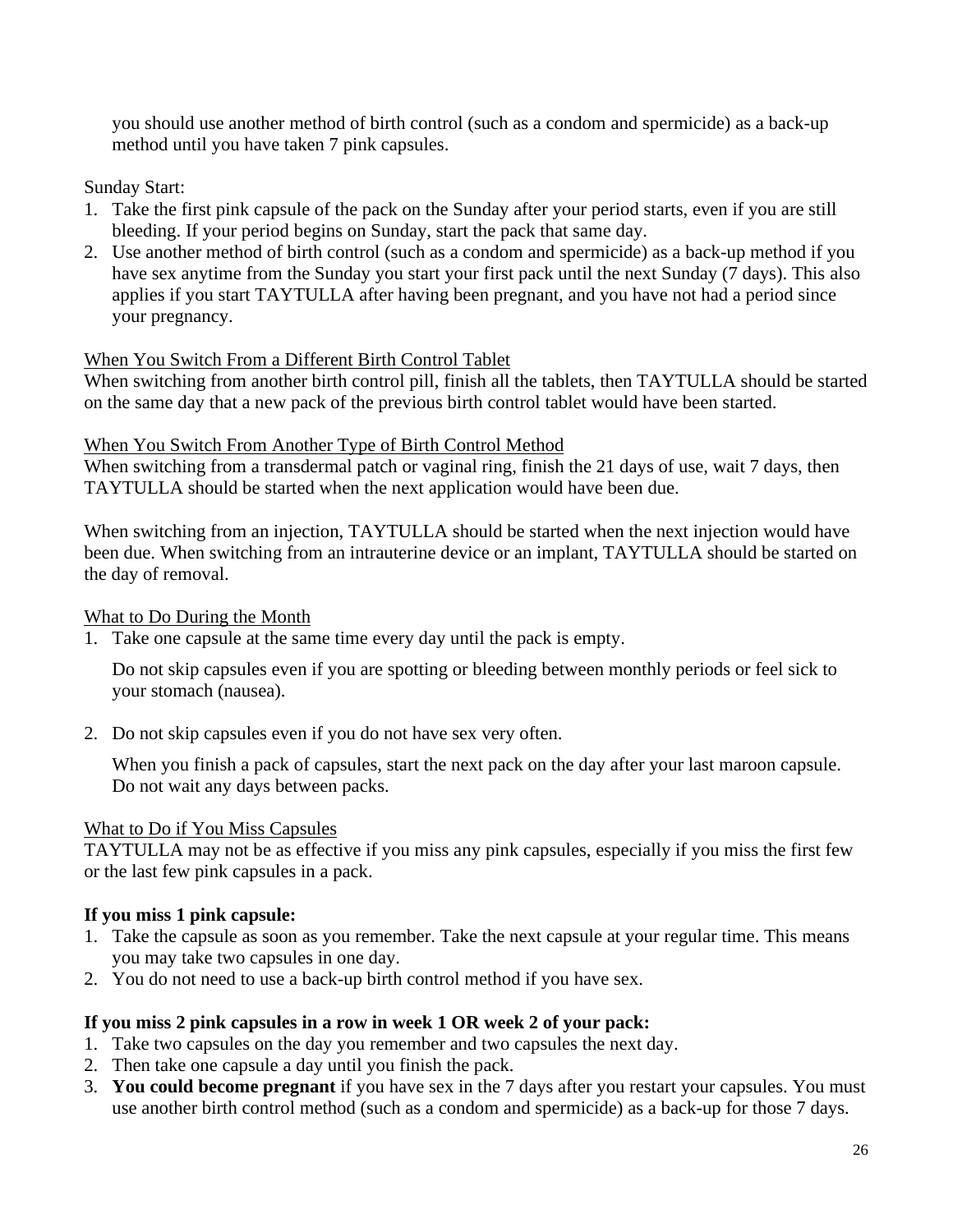### **If you miss 2 pink capsules in a row in week 3 or week 4 of your pack:**

### 1. **If you are a Day 1 Starter:**

Throw out the rest of the TAYTULLA pack and start a new pack that same day.

### **If you are a Sunday Starter:**

Keep taking one capsule every day until Sunday. On Sunday, throw out the rest of the pack and start a new pack of capsules that same day.

- 2. **You could become pregnant** if you have sex in the 7 days after you restart your capsules. You must use another birth control method (such as a condom and spermicide) as a back-up for those 7 days.
- 3. You may not have your period this month but this is expected. **However, if you miss your period two months in a row, call your healthcare provider because you might be pregnant.**

### **If you miss 3 or more pink capsules in a row during any week:**

1. **If you are a Day 1 Starter:**  Throw out the rest of the capsule pack and start a new pack that same day.

### **If you are a Sunday Starter:**

Keep taking 1 capsule every day until Sunday. On Sunday, throw out the rest of the pack and start a new pack of capsules that same day.

- 2. **You could become pregnant** if you have sex on the days when you missed capsules or during the first 7 days after you restart your capsules. You must use another birth control method (such as a condom and spermicide) as a back-up the next time you have sex and for the first 7 days after you restart your capsules.
- 3. You may not have your period this month but this is expected. **However, if you miss your period two months in a row, call your healthcare provider because you might be pregnant.**

### **If you miss any of the 4 maroon capsules in Week 4:**

- 1. Throw away the capsules you missed.
- 2. Keep taking one capsule each day until the pack is empty.
- 3. You do not need a back-up method.
- 4. Start the next pack of TAYTULLA as scheduled.

### **Finally, if you are still not sure what to do about the capsules you have missed:**

- 1. Use a back-up method (such as a condom and spermicide) anytime you have sex.
- 2. Contact your healthcare provider and continue taking one active pink capsule each day until otherwise directed.

### **Who should not take TAYTULLA?**

Your healthcare provider will not give you TAYTULLA if you have:

- Ever had blood clots in your arms, legs (deep vein thrombosis), lungs (pulmonary embolism), or eyes (retinal thrombosis)
- Ever had a stroke
- Ever had a heart attack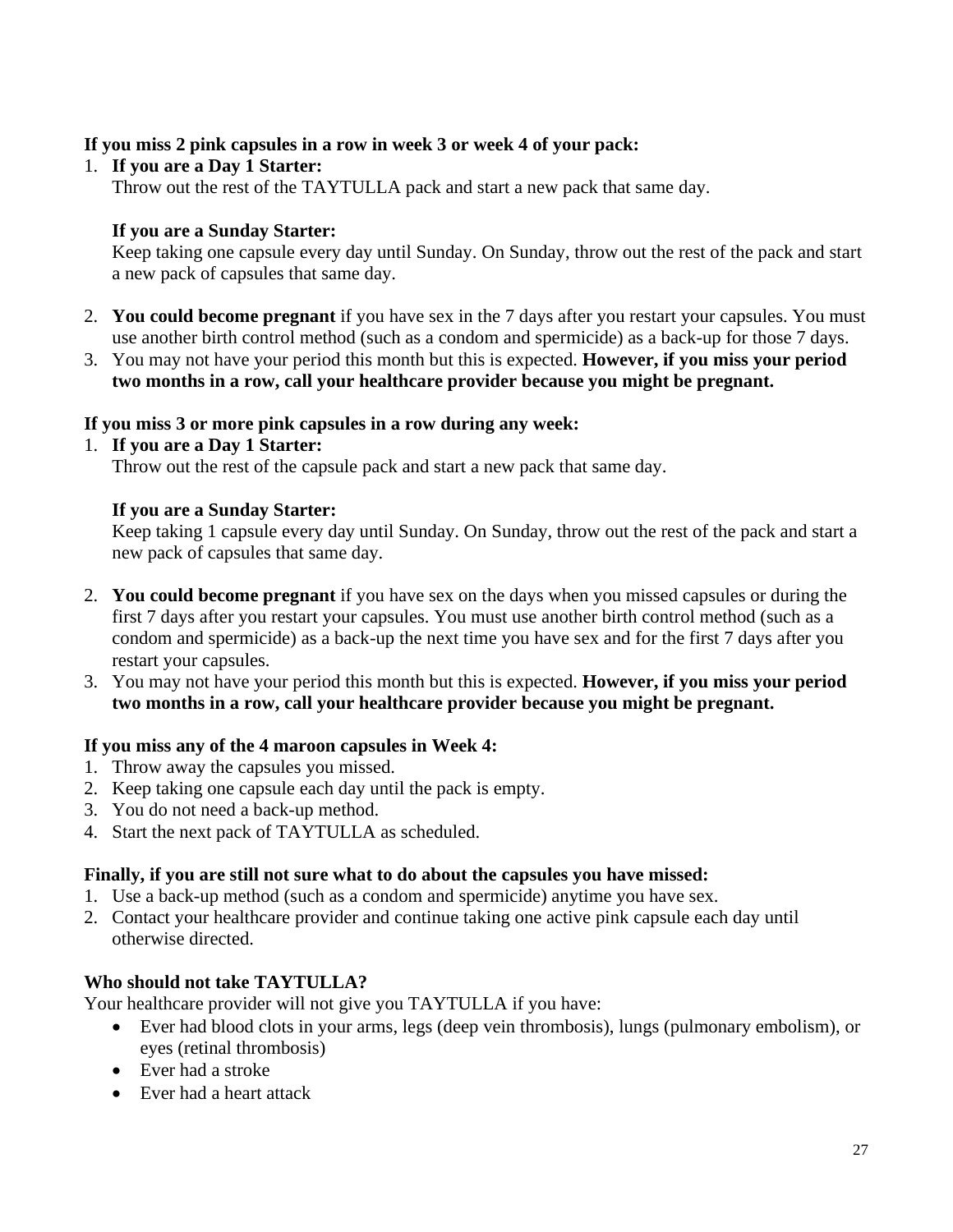- Certain heart valve problems or heart rhythm abnormalities that can cause blood clots to form in the heart
- An inherited problem with your blood that makes it clot more than normal
- High blood pressure that medicine cannot control
- Diabetes with kidney, eye, nerve, or blood vessel damage
- Ever had certain kinds of severe migraine headaches with aura, numbness, weakness or changes in vision, or have any migraine headaches if you are over age 35
- Ever had breast cancer, which may be sensitive to female hormones
- Liver disease, including liver tumors
- Take any Hepatitis C drug combination containing ombitasvir/paritaprevir/ritonavir, with or without dasabuvir. This may increase levels of the liver enzyme "alanine aminotransferase" (ALT) in the blood.

Also, do not take birth control pills if you:

- Smoke and are over 35 years old
- Are or suspect you are pregnant
- Have any unexplained bleeding from the vagina

Birth control pills may not be a good choice for you if you have ever had jaundice (yellowing of the skin or eyes) caused by pregnancy, also called cholestasis of pregnancy.

Tell your healthcare provider if you have ever had any of the above conditions (your healthcare provider may recommend another method of birth control).

# **What else should I know about taking TAYTULLA?**

Birth control pills do *not* protect you against any sexually transmitted infection, including HIV, the virus that causes AIDS.

Do not skip any pills, even if you do not have sex often.

**If you miss a period, you could be pregnant.** However, some women miss periods or have light periods on birth control pills, even when they are not pregnant. Contact your healthcare provider for advice if you:

- Think you are pregnant
- Miss one period and have not taken your birth control pills every day
- Miss two periods in a row

Birth control pills should not be taken during pregnancy. However, birth control pills taken by accident during pregnancy are not known to cause birth defects.

You should stop TAYTULLA at least four weeks before you have surgery and not restart it until at least two weeks after the surgery, due to an increased risk of blood clots.

If you are breastfeeding, consider another birth control method until you are ready to stop breastfeeding. Birth control pills that contain estrogen, like TAYTULLA, may decrease the amount of milk you make. A small amount of the pill's hormones pass into breast milk.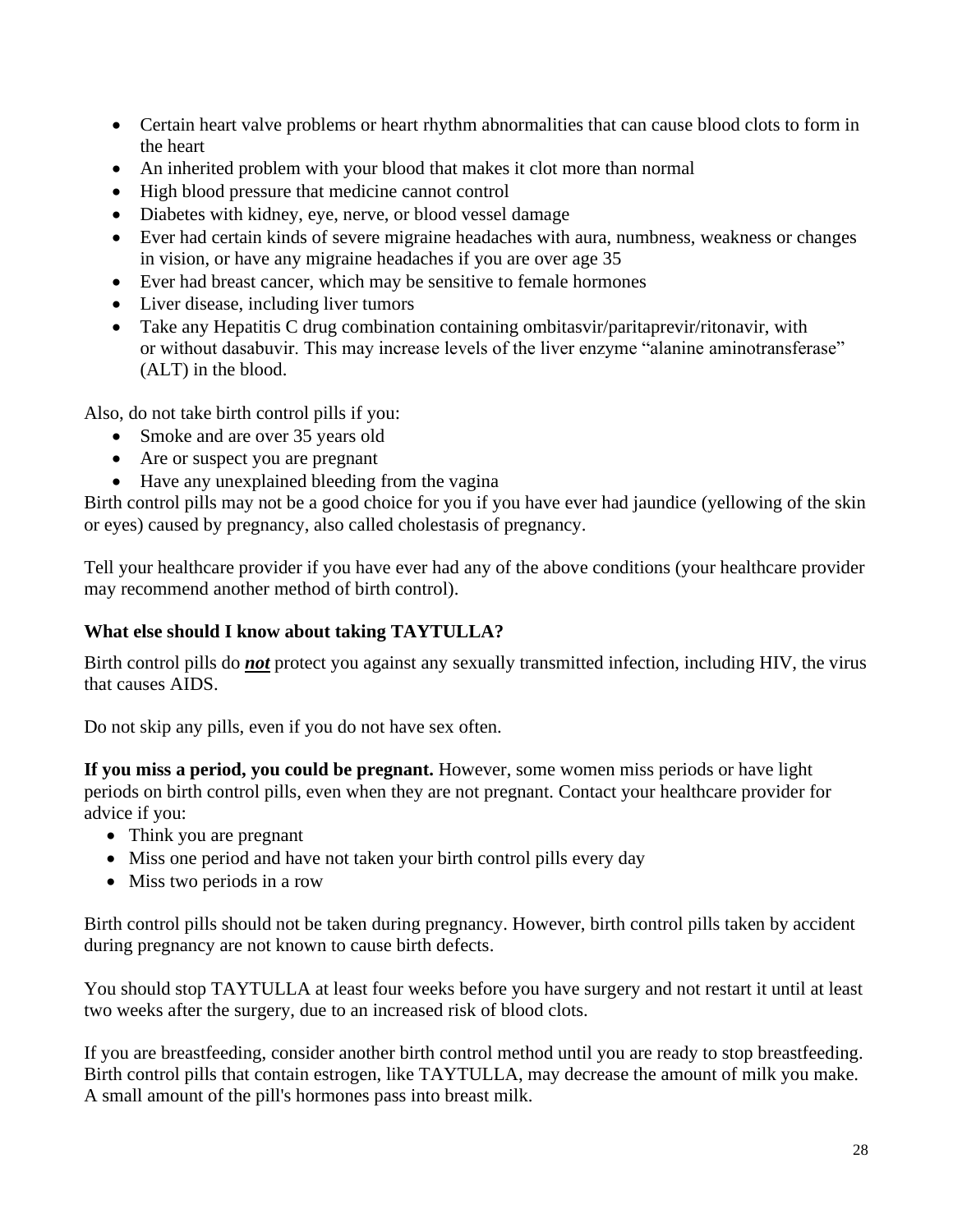Tell your healthcare provider about all medicines and herbal products that you take. Some medicines and herbal products may make birth control pills less effective, including:

- barbiturates
- bosentan
- carbamazepine
- felbamate
- griseofulvin
- oxcarbazepine
- phenytoin
- rifampin
- St. John's wort
- topiramate

Use a back-up or alternative birth control method when you take medicines that may make birth control pills less effective.

Birth control pills may interact with lamotrigine, an anticonvulsant used for epilepsy. This may increase the risk of seizures, so your healthcare provider may need to adjust the dose of lamotrigine.

If you have vomiting or diarrhea, your birth control pills may not work as well. Use another birth control method, like a condom and spermicide, until you check with your healthcare provider.

Women on thyroid hormone replacement therapy may need increased doses of thyroid hormone.

If you are scheduled for any laboratory tests, tell your healthcare provider that you are taking birth control pills. Certain blood tests may be affected by birth control pills.

# **What are the most serious risks of taking TAYTULLA?**

Like pregnancy, birth control pills increase the risk of serious blood clots, especially in women who have other risk factors, such as smoking, obesity, or age greater than 35. This increased risk is highest when you first start taking birth control pills and when you restart the same or different birth control pills after not using them for a month or more.

It is possible to die from a problem caused by a blood clot, such as a heart attack or a stroke.

Some examples of serious blood clots are blood clots in the:

- Legs (deep vein thrombosis)
- Lungs (pulmonary embolus)
- Eyes (loss of eyesight)
- Heart (heart attack)
- Brain (stroke)

Women who take birth control pills may get:

• High blood pressure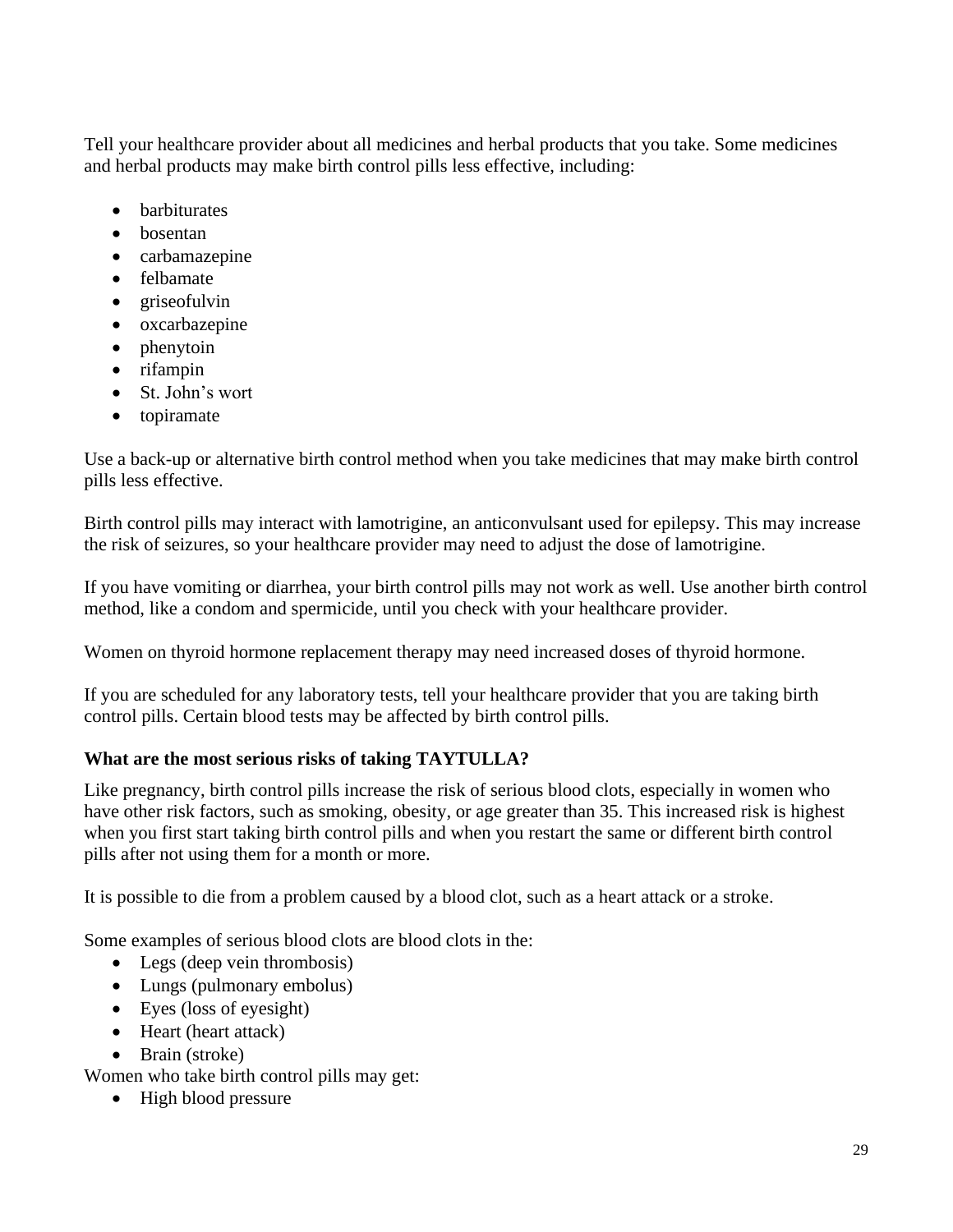- Gallbladder problems
- Rare cancerous or noncancerous liver tumors

All of these events are uncommon in healthy women.

### **Call your healthcare provider right away if you have:**

- Persistent leg pain
- Sudden shortness of breath
- Sudden blindness, partial or complete
- Severe pain or pressure in your chest
- Sudden, severe headache unlike your usual headaches
- Weakness or numbness in an arm or leg, or trouble speaking
- Yellowing of the skin or eyeballs

### **What are the common side effects of birth control pills?**

The most common side effects of birth control pills are:

- Spotting or bleeding between menstrual periods
- Nausea
- Breast tenderness
- Headache

These side effects are usually mild and usually disappear with time.

Less common side effects are:

- Acne
- Less sexual desire
- Bloating or fluid retention
- Blotchy darkening of the skin, especially on the face
- High blood sugar, especially in women who already have diabetes
- High fat (cholesterol, triglyceride) levels in the blood
- Depression, especially if you have had depression in the past. Call your healthcare provider immediately if you have any thoughts of harming yourself
- Problems tolerating contact lenses
- Weight gain

This is not a complete list of possible side effects. Talk to your healthcare provider if you develop any side effects that concern you. You may report side effects to the FDA at 1-800-FDA-1088.

No serious problems have been reported from a birth control pill overdose, even when accidentally taken by children.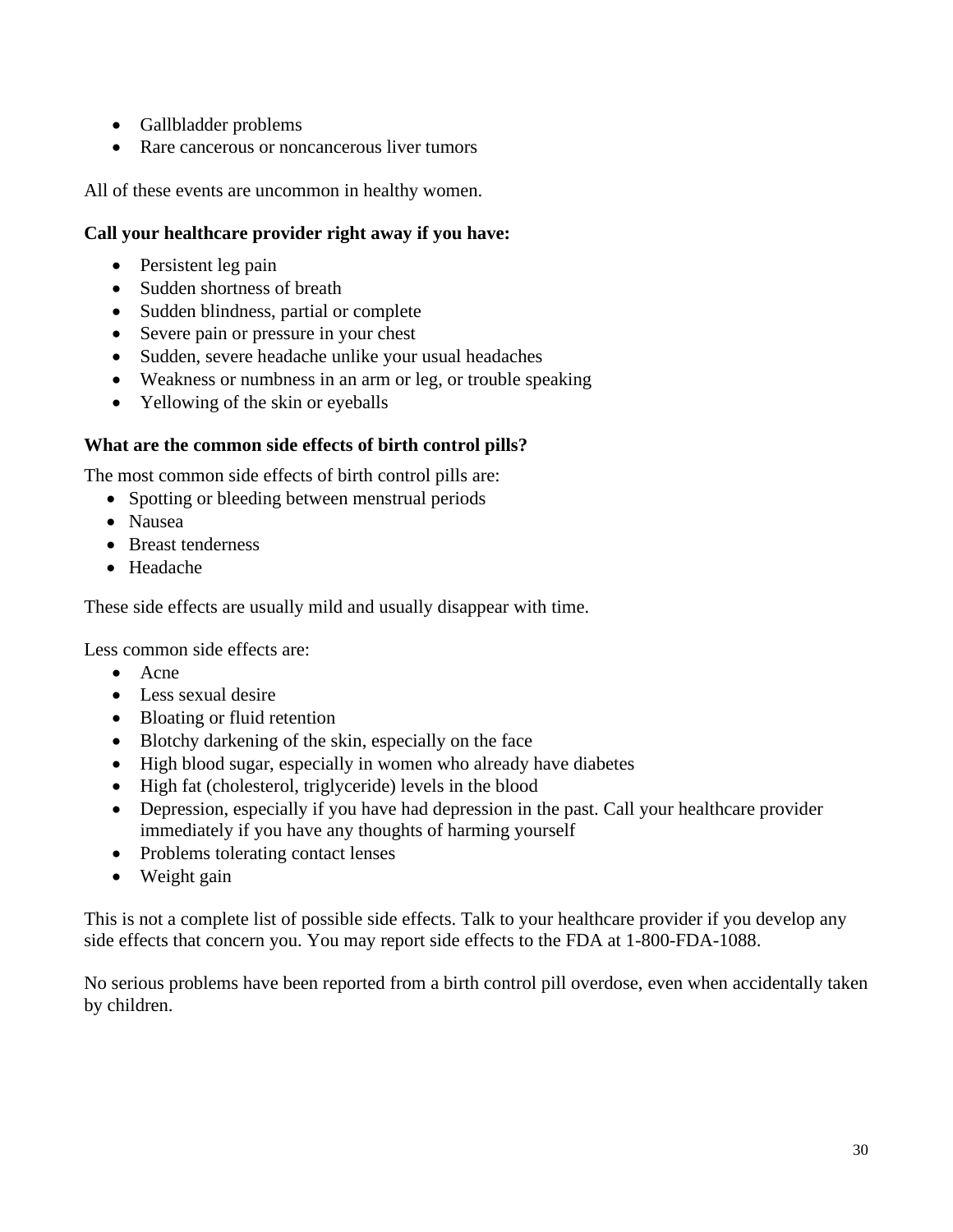### **Do birth control pills cause cancer?**

It is not known if hormonal birth control pills cause breast cancer. Some studies, but not all, suggest that there could be a slight increase in the risk of breast cancer among current users with longer duration of use.

If you have breast cancer now, or have had it in the past, do not use hormonal birth control because some breast cancers are sensitive to hormones.

Women who use birth control pills may have a slightly higher chance of getting cervical cancer. However, this may be due to other reasons such as having more sexual partners.

### **What should I know about my period when taking TAYTULLA?**

Irregular vaginal bleeding or spotting may occur while you are taking TAYTULLA. Irregular bleeding may vary from slight staining between menstrual periods to breakthrough bleeding, which is a flow much like a regular period. Irregular bleeding occurs most often during the first few months of oral contraceptive use, but may also occur after you have been taking the pill for some time. Such bleeding may be temporary and usually does not indicate any serious problems. It is important to continue taking your pills on schedule. If the bleeding occurs in more than one cycle, is unusually heavy, or lasts for more than a few days, call your healthcare provider.

Some women may not have a menstrual period but this should not be cause for alarm as long has you have taken the pills according to direction.

### **What if I miss my scheduled period when taking TAYTULLA?**

It is not uncommon to miss your period. However, if you go two or more months in a row without a period, or you miss your period after a month where you did not take all your pills correctly, call your healthcare provider because you may be pregnant. Also notify your healthcare provider if you have symptoms of pregnancy such as morning sickness or unusual breast tenderness. Stop taking TAYTULLA if you are pregnant.

### **What if I want to become pregnant?**

You may stop taking the capsule whenever you wish. Consider a visit with your healthcare provider for a pre-pregnancy checkup before you stop taking the capsule.

### **General Advice about TAYTULLA**

Your healthcare provider prescribed TAYTULLA for you. Please do not share TAYTULLA with anyone else. Keep TAYTULLA out of the reach of children.

If you have concerns or questions, ask your healthcare provider. You may also ask your pharmacist for a more detailed label written for healthcare professionals.

This Patient Information has been approved by the U.S. Food and Drug Administration.

Revised: 04/2022